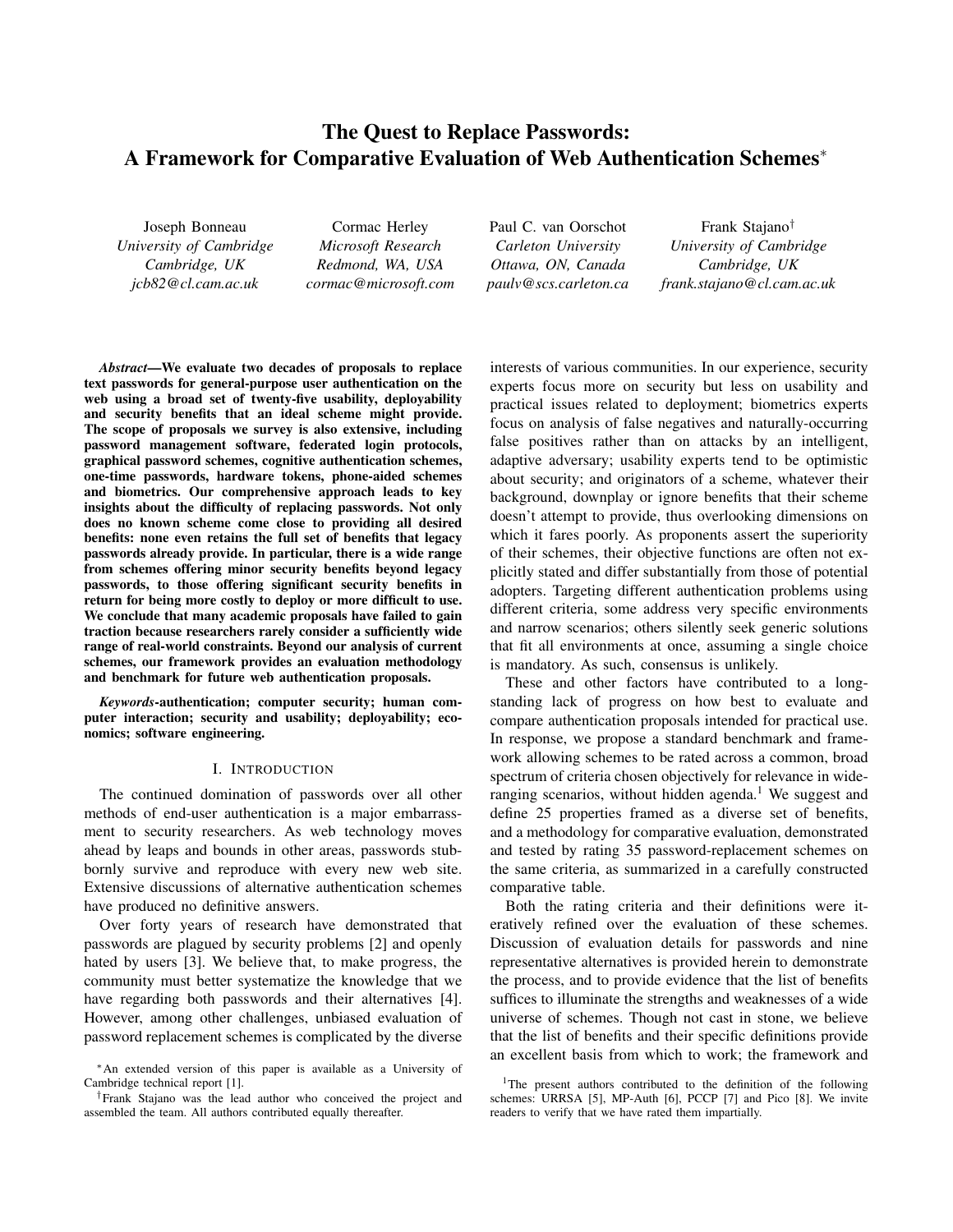evaluation process that we define are independent of them, although our comparative results naturally are not. From our analysis and comparative summary table, we look for clues to help explain why passwords remain so dominant, despite frequent claims of superior alternatives.

In the past decade our community has recognized a tension between security and usability: it is generally easy to provide more of one by offering less of the other. But the situation is much more complex than simply a linear trade-off: we seek to capture the multi-faceted, rather than one-dimensional, nature of both usability and security in our benefits. We further suggest that "deployability", for lack of a better word, is an important third dimension that deserves consideration. We choose to examine all three explicitly, complementing earlier comparative surveys (e.g., [\[9\]](#page-13-8)–[\[11\]](#page-13-9)).

Our usability-deployability-security ("UDS") evaluation framework and process may be referred to as *semi-structured evaluation of user authentication schemes*. We take inspiration from inspection methods for evaluating user interface design, including *feature inspections* and Nielsen's *heuristic analysis* based on usability principles [\[12\]](#page-13-10).

Each co-author acted as a domain expert, familiar with both the rating framework and a subset of the schemes. For each scheme rated, the evaluation process involved one co-author studying the scheme and rating it on the defined benefits; additional co-authors reviewing each rating score; and iteratively refining the ratings as necessary through discussion, as noted in Section [V-D.](#page-12-0)

Our focus is *user authentication on the web*, specifically from unsupervised end-user client devices (e.g., a personal computer) to remote verifiers. Some schemes examined involve mobile phones as auxiliary devices, but logging in directly from such constrained devices, which involves different usability challenges among other things, is not a main focus. Our present work does not directly examine schemes designed exclusively for machine-to-machine authentication, e.g., cryptographic protocols or infrastructure such as client public-key certificates. Many of the schemes we examine, however, are the technologies proposed for the human-to-machine component that may precede machine-tomachine authentication. Our choice of web authentication as target application also has significant implications for specific schemes, as noted in our results.

#### II. BENEFITS

<span id="page-1-6"></span>The benefits we consider encompass three categories: usability, deployability and security, the latter including privacy aspects. The benefits in our list have been refined to a set we believe highlights important evaluation dimensions, with an eye to limiting overlap between benefits.

Throughout the paper, for brevity and consistency, each benefit is referred to with an italicized mnemonic title. This title should not be interpreted too literally; refer instead to our actual definitions below, which are informally worded to aid use. Each scheme is rated as either offering or not offering the benefit; if a scheme *almost* offers the benefit, but not quite, we indicate this with the *Quasi-* prefix. Section [V-D](#page-12-0) discusses pros and cons of finer-grained scoring.

Sometimes a particular benefit (e.g., *[Resilient-to-Theft](#page-3-0)*) just doesn't apply to a particular scheme (e.g., there is nothing physical to steal in a scheme where the user must memorize a secret squiggle). To simplify analysis, instead of introducing a "not applicable" value, we rate the scheme as offering the benefit—in the sense that nothing can go wrong, for that scheme, with respect to the corresponding problem.

When rating password-related schemes we assume that implementers use best practice such as salting and hashing (even though we know they often don't [\[13\]](#page-13-11)), because we assess what the scheme's design can potentially offer: a poor implementation could otherwise kill any scheme. On the other hand, we assume that ordinary users won't necessarily follow the often unreasonably inconvenient directives of security engineers, such as never recycling passwords, or using randomly-generated ones.

## *A. Usability benefits*

- <span id="page-1-0"></span>[U1](#page-1-0) *[Memorywise-Effortless](#page-1-0)*: Users of the scheme do not have to remember *any* secrets at all. We grant a *[Quasi-Memorywise-Effortless](#page-1-0)* if users have to remember *one* secret for everything (as opposed to one per verifier).
- <span id="page-1-1"></span>[U2](#page-1-1) *[Scalable-for-Users](#page-1-1)*: Using the scheme for hundreds of accounts does not increase the burden on the user. As the mnemonic suggests, we mean "scalable" only from the user's perspective, looking at the cognitive load, not from a system deployment perspective, looking at allocation of technical resources.
- <span id="page-1-2"></span>[U3](#page-1-2) *[Nothing-to-Carry](#page-1-2)*: Users do not need to carry an additional physical object (electronic device, mechanical key, piece of paper) to use the scheme. *[Quasi-Nothing-to-Carry](#page-1-2)* is awarded if the object is one that they'd carry everywhere all the time anyway, such as their mobile phone, but not if it's their computer (including tablets).
- <span id="page-1-3"></span>[U4](#page-1-3) *[Physically-Effortless](#page-1-3)*: The authentication process does not require physical (as opposed to cognitive) user effort beyond, say, pressing a button. Schemes that don't offer this benefit include those that require typing, scribbling or performing a set of motions. We grant *[Quasi-Physically-Effortless](#page-1-3)* if the user's effort is limited to speaking, on the basis that even illiterate people find that natural to do.
- <span id="page-1-4"></span>[U5](#page-1-4) *[Easy-to-Learn](#page-1-4)*: Users who don't know the scheme can figure it out and learn it without too much trouble, and then easily recall how to use it.
- <span id="page-1-5"></span>[U6](#page-1-5) *[Efficient-to-Use](#page-1-5)*: The time the user must spend for each authentication is acceptably short. The time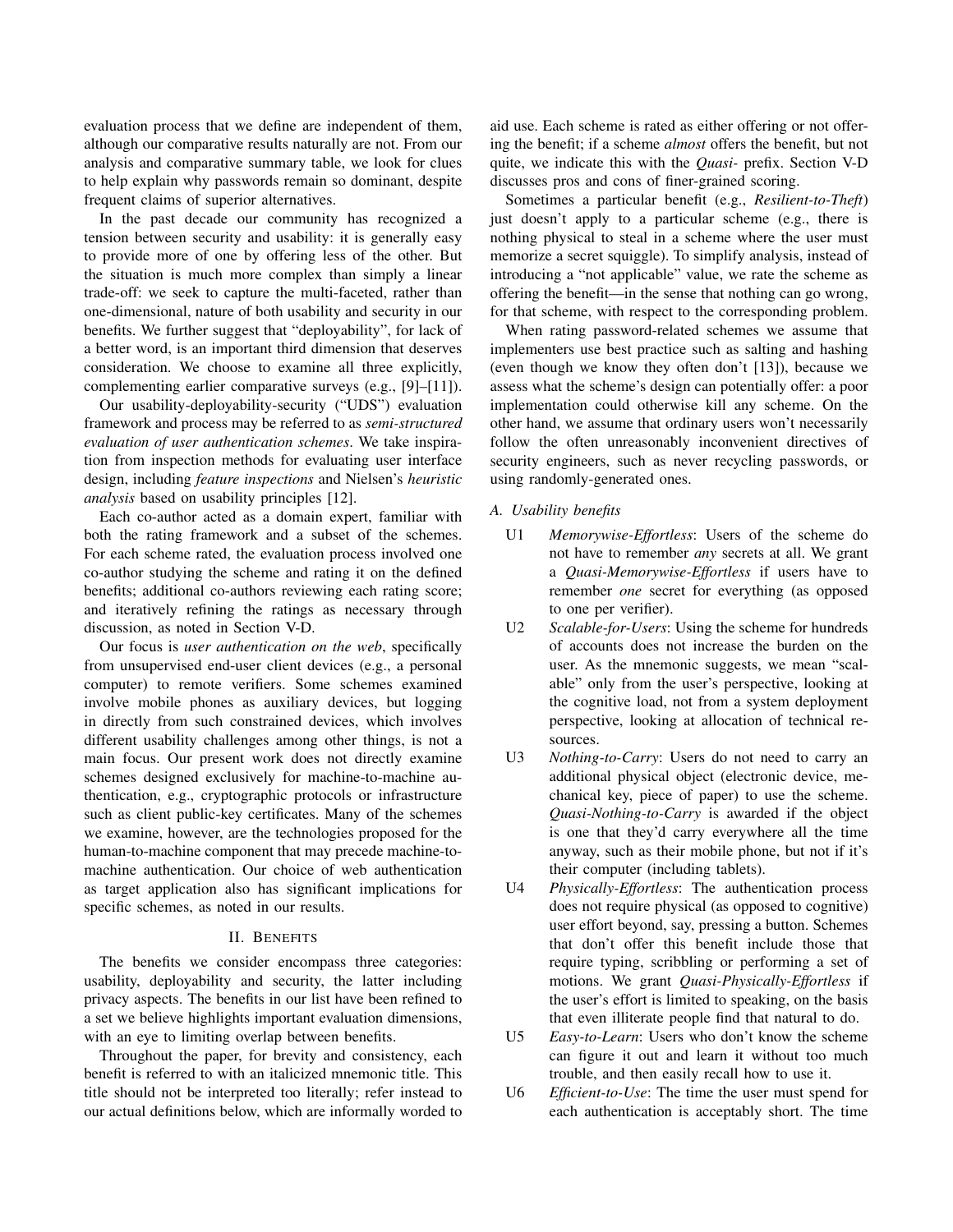required for setting up a new association with a verifier, although possibly longer than that for authentication, is also reasonable.

- <span id="page-2-0"></span>[U7](#page-2-0) *[Infrequent-Errors](#page-2-0)*: The task that users must perform to log in usually succeeds when performed by a legitimate and honest user. In other words, the scheme isn't so hard to use or unreliable that genuine users are routinely rejected.[2](#page-2-1)
- <span id="page-2-2"></span>[U8](#page-2-2) *[Easy-Recovery-from-Loss](#page-2-2)*: A user can conveniently regain the ability to authenticate if the token is lost or the credentials forgotten. This combines usability aspects such as: low latency before restored ability; low user inconvenience in recovery (e.g., no requirement for physically standing in line); and assurance that recovery will be possible, for example via built-in backups or secondary recovery schemes. If recovery requires some form of reenrollment, this benefit rates its convenience.

# *B. Deployability benefits*

- <span id="page-2-3"></span>[D1](#page-2-3) [Accessible](#page-2-3): Users who can use passwords<sup>[3](#page-2-4)</sup> are not prevented from using the scheme by disabilities or other physical (not cognitive) conditions.
- <span id="page-2-5"></span>[D2](#page-2-5) *[Negligible-Cost-per-User](#page-2-5)*: The total cost per user of the scheme, adding up the costs at both the prover's end (any devices required) and the verifier's end (any share of the equipment and software required), is negligible. The scheme is plausible for startups with no per-user revenue.
- <span id="page-2-6"></span>[D3](#page-2-6) *[Server-Compatible](#page-2-6)*: At the verifier's end, the scheme is compatible with text-based passwords. Providers don't have to change their existing authentication setup to support the scheme.
- <span id="page-2-7"></span>[D4](#page-2-7) *[Browser-Compatible](#page-2-7)*: Users don't have to change their client to support the scheme and can expect the scheme to work when using other machines with an up-to-date, standards-compliant web browser and no additional software. In 2012, this would mean an HTML5-compliant browser with JavaScript enabled. Schemes fail to provide this benefit if they require the installation of plugins or any kind of software whose installation requires administrative rights. Schemes offer *[Quasi-](#page-2-7)*

<span id="page-2-1"></span><sup>2</sup>[We could view this benefit as "low false reject rate". In many cases the](#page-2-7) [scheme designer could make the false reject rate lower by making the false](#page-2-7) [accept rate higher. If this is taken to an extreme we count it as cheating,](#page-2-7) [and penalize it through a low score in some of the security-related benefits.](#page-2-7)

<span id="page-2-4"></span><sup>3</sup>[Ideally a scheme would be usable by everyone, regardless of disabilities](#page-2-7) [like zero-vision \(blindness\) or low motor control. However, for any given](#page-2-7) [scheme, it is always possible to identify a disability or physical condition](#page-2-7) [that would exclude a category of people and then no scheme would be](#page-2-7) [granted this benefit. We therefore choose to award the benefit to schemes](#page-2-7) [that do at least as well as the incumbent that is de facto accepted today,](#page-2-7) [despite the fact that it too isn't perfect. An alternative to this text password](#page-2-7) [baseline could be to base the metric on the ability to serve a defined](#page-2-7) [percentage of the population of potential users.](#page-2-7)

*[Browser-Compatible](#page-2-7)* if they rely on non-standard but very common plugins, e.g., Flash.

- <span id="page-2-8"></span>[D5](#page-2-8) *[Mature](#page-2-8)*: The scheme has been implemented and deployed on a large scale for actual authentication purposes beyond research. Indicators to consider for granting the full benefit may also include whether the scheme has undergone user testing, whether the standards community has published related documents, whether open-source projects implementing the scheme exist, whether anyone other than the implementers has adopted the scheme, the amount of literature on the scheme and so forth.
- <span id="page-2-9"></span>[D6](#page-2-9) *[Non-Proprietary](#page-2-9)*: Anyone can implement or use the scheme for any purpose without having to pay royalties to anyone else. The relevant techniques are generally known, published openly and not protected by patents or trade secrets.

# *C. Security benefits*

- <span id="page-2-10"></span>[S1](#page-2-10) *[Resilient-to-Physical-Observation](#page-2-10)*: An attacker cannot impersonate a user after observing them authenticate one or more times. We grant *[Quasi-](#page-2-10)[Resilient-to-Physical-Observation](#page-2-10)* if the scheme could be broken only by repeating the observation more than, say, 10–20 times. Attacks include shoulder surfing, filming the keyboard, recording keystroke sounds, or thermal imaging of keypad.
- <span id="page-2-11"></span>[S2](#page-2-11) *[Resilient-to-Targeted-Impersonation](#page-2-11)*: It is not possible for an acquaintance (or skilled investigator) to impersonate a specific user by exploiting knowledge of personal details (birth date, names of relatives etc.). Personal knowledge questions are the canonical scheme that fails on this point.
- <span id="page-2-12"></span>[S3](#page-2-12) *[Resilient-to-Throttled-Guessing](#page-2-12)*: An attacker whose rate of guessing is constrained by the verifier cannot successfully guess the secrets of a significant fraction of users. The verifier-imposed constraint might be enforced by an online server, a tamper-resistant chip or any other mechanism capable of throttling repeated requests. To give a quantitative example, we might grant this benefit if an attacker constrained to, say, 10 guesses per account per day, could compromise at most 1% of accounts in a year. Lack of this benefit is meant to penalize schemes in which it is frequent for user-chosen secrets to be selected from a small and well-known subset (low min-entropy [\[14\]](#page-13-12)).
- <span id="page-2-13"></span>[S4](#page-2-13) *[Resilient-to-Unthrottled-Guessing](#page-2-13)*: An attacker whose rate of guessing is constrained only by available computing resources cannot successfully guess the secrets of a significant fraction of users. We might for example grant this benefit if an attacker capable of attempting up to  $2^{40}$  or even  $2^{64}$  guesses per account could still only reach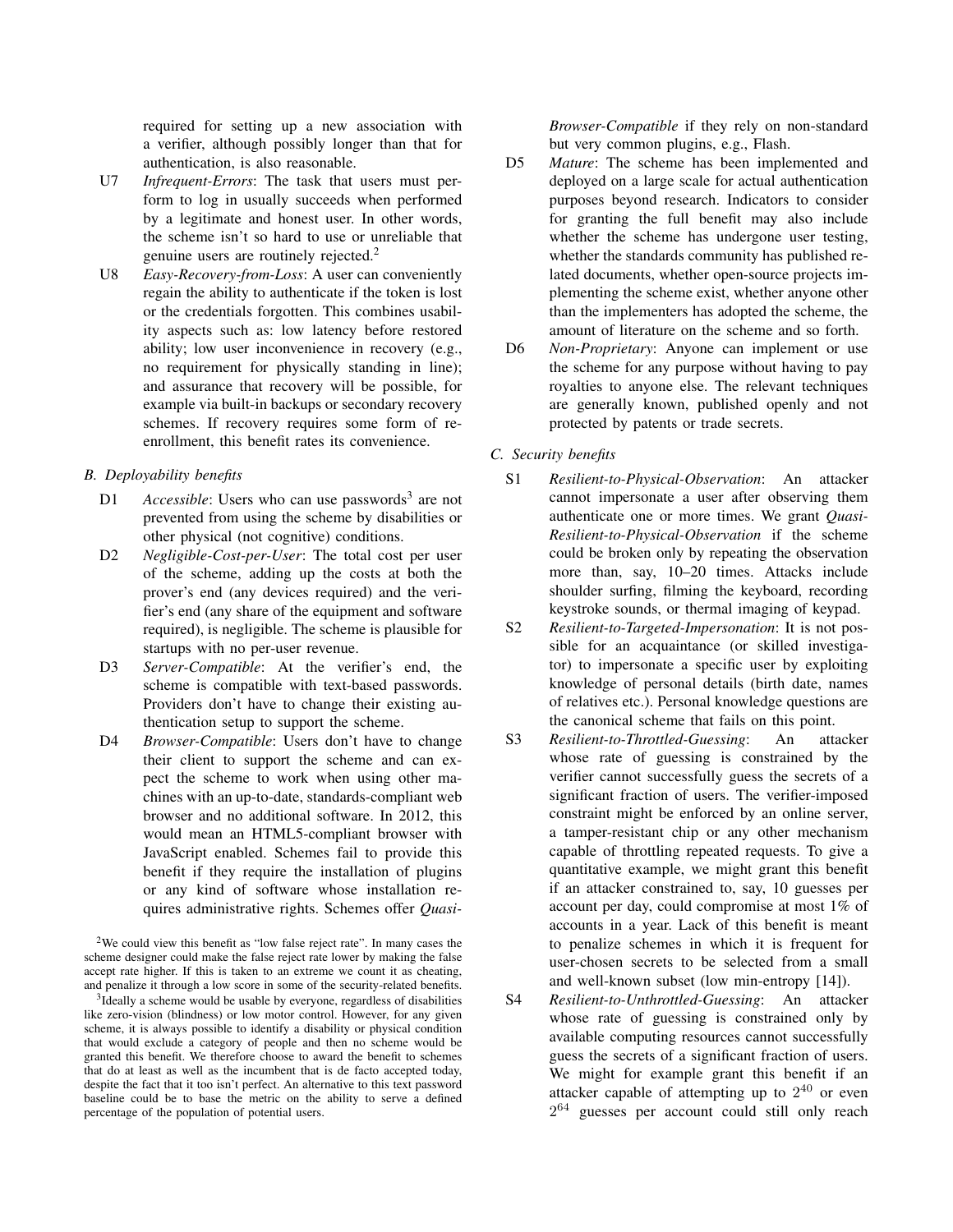fewer than 1% of accounts. Lack of this benefit is meant to penalize schemes where the space of credentials is not large enough to withstand brute force search (including dictionary attacks, rainbow tables and related brute force methods smarter than raw exhaustive search, if credentials are user-chosen secrets).

- <span id="page-3-1"></span>[S5](#page-3-1) *[Resilient-to-Internal-Observation](#page-3-1)*: An attacker cannot impersonate a user by intercepting the user's input from inside the user's device (e.g., by keylogging malware) or eavesdropping on the cleartext communication between prover and verifier (we assume that the attacker can also defeat TLS if it is used, perhaps through the CA). As with *[Resilient-to-Physical-Observation](#page-2-10)* above, we grant *[Quasi-Resilient-to-Internal-Observation](#page-3-1)* if the scheme could be broken only by intercepting input or eavesdropping cleartext more than, say, 10–20 times. This penalizes schemes that are not replay-resistant, whether because they send a static response or because their dynamic response countermeasure can be cracked with a few observations. This benefit assumes that generalpurpose devices like software-updatable personal computers and mobile phones may contain malware, but that hardware devices dedicated exclusively to the scheme can be made malware-free. We grant *[Quasi-Resilient-to-Internal-Observation](#page-3-1)* to two-factor schemes where both factors must be malware-infected for the attack to work. If infecting only one factor breaks the scheme, we don't grant the benefit.
- <span id="page-3-2"></span>[S6](#page-3-2) *[Resilient-to-Leaks-from-Other-Verifiers](#page-3-2)*: Nothing that a verifier could possibly leak can help an attacker impersonate the user to another verifier. This penalizes schemes where insider fraud at one provider, or a successful attack on one back-end, endangers the user's accounts at other sites.
- <span id="page-3-3"></span>[S7](#page-3-3) *[Resilient-to-Phishing](#page-3-3)*: An attacker who simulates a valid verifier (including by DNS manipulation) cannot collect credentials that can later be used to impersonate the user to the actual verifier. This penalizes schemes allowing phishers to get victims to authenticate to lookalike sites and later use the harvested credentials against the genuine sites. It is not meant to penalize schemes vulnerable to more sophisticated real-time man-in-the-middle or relay attacks, in which the attackers have one connection to the victim prover (pretending to be the verifier) and simultaneously another connection to the victim verifier (pretending to be the prover).
- <span id="page-3-0"></span>[S8](#page-3-0) *[Resilient-to-Theft](#page-3-0)*: If the scheme uses a physical object for authentication, the object cannot be used for authentication by another person who gains

possession of it. We still grant *[Quasi-Resilient-to-](#page-3-0)[Theft](#page-3-0)* if the protection is achieved with the modest strength of a PIN, even if attempts are not ratecontrolled, because the attack doesn't easily scale to many victims.

- <span id="page-3-4"></span>[S9](#page-3-4) *[No-Trusted-Third-Party](#page-3-4)*: The scheme does not rely on a trusted third party (other than the prover and the verifier) who could, upon being attacked or otherwise becoming untrustworthy, compromise the prover's security or privacy.
- <span id="page-3-5"></span>[S10](#page-3-5) *[Requiring-Explicit-Consent](#page-3-5)*: The authentication process cannot be started without the explicit consent of the user. This is both a security and a privacy feature (a rogue wireless RFID-based credit card reader embedded in a sofa might charge a card without user knowledge or consent).
- <span id="page-3-6"></span>[S11](#page-3-6) *[Unlinkable](#page-3-6)*: Colluding verifiers cannot determine, from the authenticator alone, whether the same user is authenticating to both. This is a privacy feature. To rate this benefit we disregard linkability introduced by other mechanisms (same user ID, same IP address, etc).

We emphasize that it would be simple-minded to rank competing schemes simply by counting how many benefits each offers. Clearly some benefits deserve more weight than others—but which ones? *[Scalable-for-Users](#page-1-1)*, for example, is a heavy-weight benefit if the goal is to adopt a single scheme as a universal replacement; it is less important if one is seeking a password alternative for only a single account. Providing appropriate weights thus depends strongly on the specific goal for which the schemes are being compared, which is one of the reasons we don't offer any.

Having said that, readers wanting to use weights might use our framework as follows. First, examine and score each individual scheme on each benefit; next, compare (groups of) competing schemes to identify precisely which benefits each offers over the other; finally, with weights that take into account the relative importance of the benefits, determine an overall ranking by rating scheme i as  $S_i = \sum_j W_j \cdot b_{i,j}$ . Weights  $W_j$  are constants across all schemes in a particular comparison exercise, and  $b_{i,j} \in [0,1]$  is the real-valued benefit rating for scheme  $i$  on benefit  $j$ . For different solution environments (scenarios  $k$ ), the relative importance of benefits will differ, with weights  $W_j$  replaced by  $W_j^{(k)}$ .

In this paper we choose a more qualitative approach: we do not suggest any weights  $W_j^{(k)}$  and the  $b_{i,j}$  ratings we assign are not continuous but coarsely quantized. In Section [V-D](#page-12-0) we discuss why. In our experience, *"the journey* (the rating exercise) *is the reward"*: the important technical insights we gained about schemes by discussing whether our ratings were fair and consistent were worth much more to us than the actual scores produced. As a take-home message for the value of this exercise, bringing a team of experts to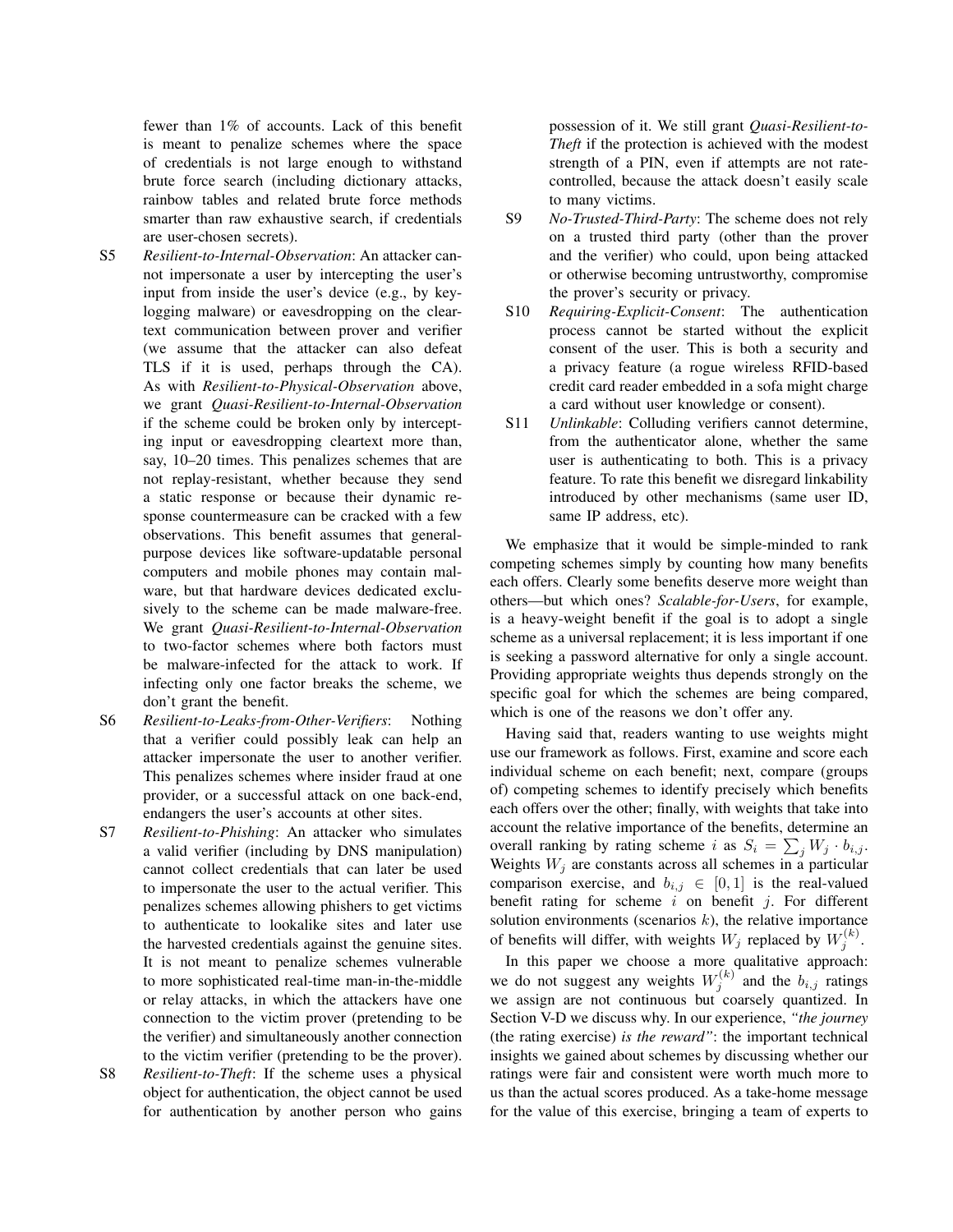a shared understanding of the relevant technical issues is much more valuable than ranking the schemes linearly or reaching unanimous agreement over scoring.

## III. EVALUATING LEGACY PASSWORDS

<span id="page-4-0"></span>We expect that the reader is familiar with text passwords and their shortcomings, so evaluating them is good exercise for our framework. It's also useful to have a baseline standard to refer to. While we consider "legacy passwords" as a single scheme, surveys of password deployment on the web have found substantial variation in implemention. A study of 150 sites in 2010 [\[13\]](#page-13-11), for example, found a unique set of design choices at nearly every site. Other studies have focused on implementations of cookie semantics [\[15\]](#page-13-13), password composition policies [\[16\]](#page-13-14), or use of TLS to protect passwords [\[17\]](#page-13-15). Every study has found both considerable inconsistency and frequent serious implementation errors in practical deployments on the web.

We remind readers of our Section [II](#page-1-6) assumption of best practice by implementers—thus in our ratings we do not hold against passwords the many weak implementations that their widespread deployment includes, unless due to inherent weaknesses; while on the other hand, our ratings of passwords and other schemes do assume that poor user behavior is an inherent aspect of fielded systems.

The difficulty of guessing passwords was studied over three decades ago [\[2\]](#page-13-0) with researchers able to guess over 75% of users' passwords; follow-up studies over the years have consistently compromised a substantial fraction of accounts with dictionary attacks. A survey [\[3\]](#page-13-1) of corporate password users found them flustered by password requirements and coping by writing passwords down on post-it notes. On the web, users are typically overwhelmed by the number of passwords they have registered. One study [\[18\]](#page-13-16) found most users have many accounts for which they've forgotten their passwords and even accounts they can't remember registering. Another [\[19\]](#page-13-17) used a browser extension to observe thousands of users' password habits, finding on average 25 accounts and 6 unique passwords per user.

Thus, passwords, as a purely memory-based scheme, clearly aren't *[Memorywise-Effortless](#page-1-0)* or *[Scalable-for-Users](#page-1-1)* as they must be remembered and chosen for each site. While they are *[Nothing-to-Carry](#page-1-2)*, they aren't *[Physically-](#page-1-3)[Effortless](#page-1-3)* as they must be typed. Usability is otherwise good, as passwords are de facto *[Easy-to-Learn](#page-1-4)* due to years of user experience and *[Efficient-to-Use](#page-1-5)* as most users type only a few characters, though typos downgrade passwords to *[Quasi-Infrequent-Errors](#page-2-0)*. Passwords can be easily reset, giving them *[Easy-Recovery-from-Loss](#page-2-2)*.

Their highest scores are in deployability, where they receive full credit for every benefit—in part because many of our criteria are defined based on passwords. For example, passwords are *[Accessible](#page-2-3)* because we defined the benefit with respect to them and accommodations already exist for most groups due to the importance of passwords. Passwords are *[Negligible-Cost-per-User](#page-2-5)* due to their simplicity, and are *[Server-Compatible](#page-2-6)* and *[Browser-Compatible](#page-2-7)* due to their incumbent status. Passwords are *[Mature](#page-2-8)* and *[Non-](#page-2-9)[Proprietary](#page-2-9)*, with turnkey packages implementing password authentication for many popular web development platforms, albeit not well-standardized despite their ubiquity.

Passwords score relatively poorly on security. They aren't *[Resilient-to-Physical-Observation](#page-2-10)* because even if typed quickly they can be automatically recovered from high-quality video of the keyboard [\[20\]](#page-13-18). Perhaps generously, we rate passwords as *[Quasi-Resilient-to-Targeted-](#page-2-11)[Impersonation](#page-2-11)* in the absence of user studies establishing acquaintances' ability to guess passwords, though many users undermine this by keeping passwords written down in plain sight [\[3\]](#page-13-1). Similarly, users' well-established poor track record in selection means passwords are neither *[Resilient-to-](#page-2-12)[Throttled-Guessing](#page-2-12)* nor *[Resilient-to-Unthrottled-Guessing](#page-2-13)*.

As static tokens, passwords aren't *[Resilient-to-Internal-](#page-3-1)[Observation](#page-3-1)*. The fact that users reuse them across sites means they also aren't *[Resilient-to-Leaks-from-Other-](#page-3-2)[Verifiers](#page-3-2)*, as even a properly salted and strengthened hash function [\[21\]](#page-14-0) can't protect many passwords from dedicated cracking software. (Up to 50% of websites don't appear to hash passwords at all [\[13\]](#page-13-11).) Passwords aren't *[Resilient-to-](#page-3-3)[Phishing](#page-3-3)* as phishing remains an open problem in practice.

Finally, their simplicity facilitates several security benefits. They are *[Resilient-to-Theft](#page-3-0)* as they require no hardware. There is *[No-Trusted-Third-Party](#page-3-4)*; having to type makes them *[Requiring-Explicit-Consent](#page-3-5)*; and, assuming that sites add salt independently, even weak passwords are *[Unlinkable](#page-3-6)*.

#### IV. SAMPLE EVALUATION OF REPLACEMENT SCHEMES

We now use our criteria to evaluate a representative sample of proposed password replacement schemes. Table [I](#page-10-0) visually summarizes these and others we explored. Due to space constraints, we only explain in detail our ratings for at most one representative scheme per category (e.g. federated login schemes, graphical passwords, hardware tokens, etc.). Evaluation details for all other schemes in the table are provided in a companion technical report [\[1\]](#page-13-3).

We introduce categories to highlight general trends, but stress that any scheme must be rated individually. Contrary to what the table layout suggests, schemes are not uniquely partitioned by the categories; several schemes belong to multiple categories, and different groupings of the schemes are possible with these same categories. For example, GrIDsure is both cognitive and graphical; and, though several of the schemes we examine use some form of underlying "onetime-passwords", we did not group them into a common category and indeed have no formal category of that name.

We emphasize that, in selecting a particular scheme for inclusion in the table or for discussion as a category representative, we do not necessarily endorse it as better than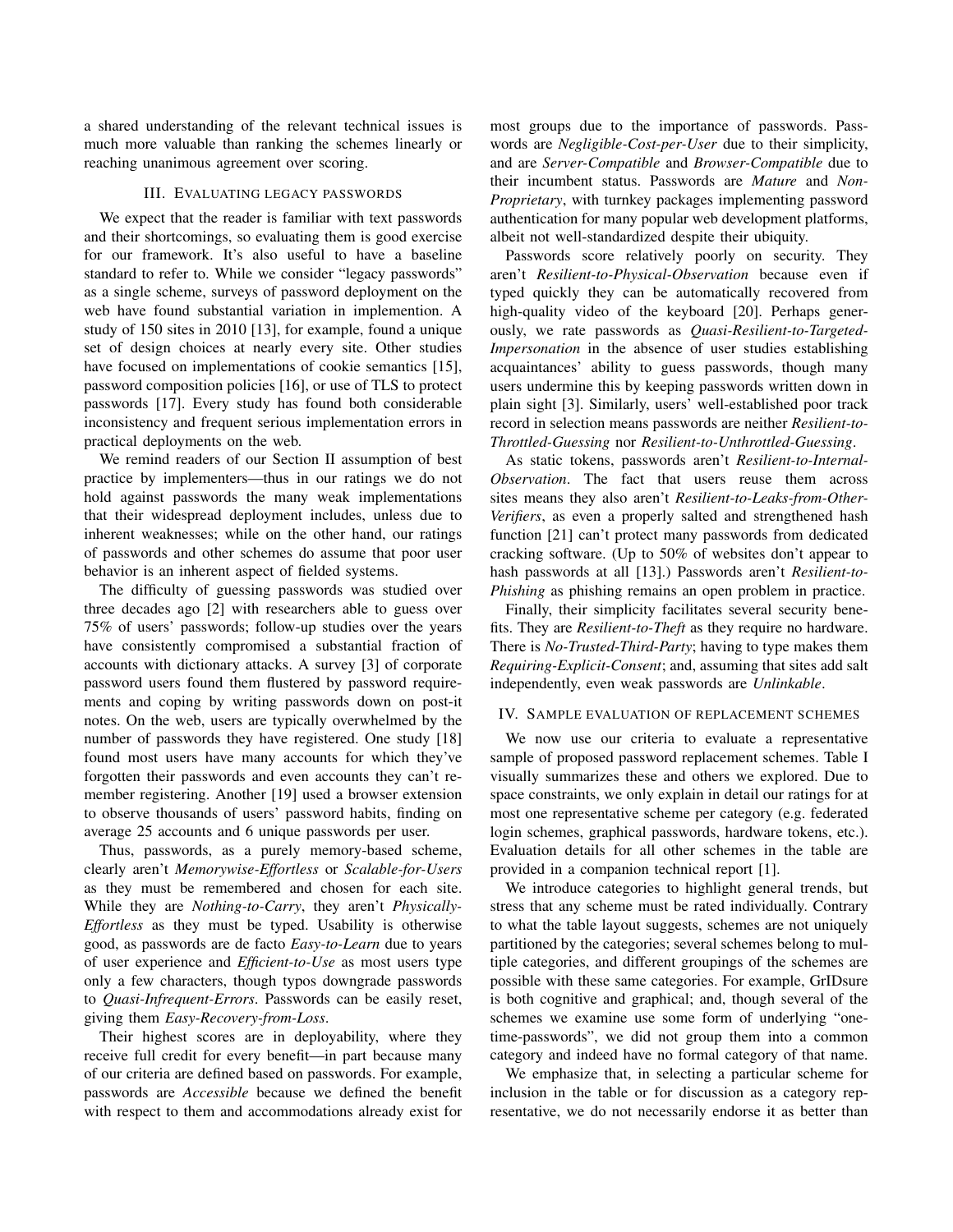alternatives—merely that it is reasonably representative, or illuminates in some way what the category can achieve.

# <span id="page-5-1"></span>*A. Encrypted password managers: Mozilla Firefox*

The Firefox web browser [\[22\]](#page-14-1) automatically offers to remember passwords entered into web pages, optionally encrypting them with a master password. (Our rating assumes that this option is used; use without the password has different properties.) It then pre-fills the username and password fields when the user revisits the same site. With its Sync facility the passwords can be stored, encrypted, in the cloud. After a once-per-machine authentication ritual, they are updated automatically on all designated machines.

This scheme is *[Quasi-Memorywise-Effortless](#page-1-0)* (because of the master password) and *[Scalable-for-Users](#page-1-1)*: it can remember arbitrarily many passwords. Without Sync, the solution would have required carrying a specific computer; with Sync, the passwords can be accessed from any of the user's computers. However it's not more than *[Quasi-](#page-1-2)[Nothing-to-Carry](#page-1-2)* because a travelling user will have to carry at least a smartphone: it would be quite insecure to sync one's passwords with a browser found in a cybercafé. It is *[Quasi-Physically-Effortless](#page-1-3)*, as no typing is required during authentication except for the master password once per session, and *[Easy-to-Learn](#page-1-4)*. It is *[Efficient-to-Use](#page-1-5)* (much more so than what it replaces) and has *[Infrequent-Errors](#page-2-0)* (hardly any, except when entering the master password). It does not have *[Easy-Recovery-from-Loss](#page-2-2)*: losing the master password is catastrophic.

The scheme is backwards-compatible by design and thus scores quite highly on deployability: it fully provides all the deployability benefits except for *[Browser-Compatible](#page-2-7)*, unavoidably because it requires a specific browser.

It is *[Quasi-Resilient-to-Physical-Observation](#page-2-10)* and *[Quasi-](#page-2-11)[Resilient-to-Targeted-Impersonation](#page-2-11)* because an attacker could still target the infrequently-typed master password (but would also need access to the browser). It is not *[Resilient-to-Throttled-Guessing](#page-2-12)* nor *[Resilient-to-Unthrottled-](#page-2-13)[Guessing](#page-2-13)*: even if the master password is safe from such attacks, the original web passwords remain as vulnerable as before.[4](#page-5-0) It is not *[Resilient-to-Internal-Observation](#page-3-1)* because, even if TLS is used, it's replayable static passwords that flow in the tunnel and malware could also capture the master password. It's not *[Resilient-to-Leaks-from-Other-Verifiers](#page-3-2)*, because what happens at the back-end is the same as with passwords. It's *[Resilient-to-Phishing](#page-3-3)* because we assume that sites follow best practice, which includes using TLS for the login page. It is *[Resilient-to-Theft](#page-3-0)*, at least under our assumption that a master password is being used. It offers *[No-Trusted-Third-Party](#page-3-4)* because the Sync data is preencrypted locally before being stored on Mozilla's servers. It offers *[Requiring-Explicit-Consent](#page-3-5)* because it pre-fills the username and password fields but the user still has to press enter to submit. Finally, it is as *[Unlinkable](#page-3-6)* as passwords.

#### <span id="page-5-2"></span>*B. Proxy-based: URRSA*

Proxy-based schemes place a man-in-the-middle between the user's machine and the server. One reason for doing so, employed by Impostor [\[23\]](#page-14-2) and URRSA [\[5\]](#page-13-4) is to enable secure logins despite malware-infected clients.

URRSA has users authenticate to the end server using one-time codes carried on a sheet of paper. At registration the user enters the password,  $P_j$ , for each account, j, to be visited; this is encrypted at the proxy with thirty different keys,  $K_i$ , giving  $C_i = E_{K_i}(P_j)$ . The  $C_i$  act as one-time codes which the user prints and carries. The codes are generally 8-10 characters long; thirty codes for each of six accounts fit on a two-sided sheet. The keys, but not the passwords, are stored at the proxy. At login the user visits the proxy, indicates which site is desired, and is asked for the next unused code. When he enters the code it is decrypted and passed to the end login server:  $E_{K_i}^{-1}(C_i) = P_j$ . The proxy never authenticates the user, it merely decrypts with an agreed-upon key, the code delivered by the user.

Since it requires carrying one-time codes URRSA is *[Memorywise-Effortless](#page-1-0)*, but not *[Scalable-for-Users](#page-1-1)* or *[Nothing-to-Carry](#page-1-2)*. It is not *[Physically-Effortless](#page-1-3)* but is *[Easy](#page-1-4)[to-Learn](#page-1-4)*. In common with all of the schemes that involve transcribing codes from a device or sheet it is not *[Efficient-to-Use](#page-1-5)*. However, we do consider it to have *[Quasi-](#page-2-0)[Infrequent-Errors](#page-2-0)*, since the codes are generally 8-10 characters. It does not have *[Easy-Recovery-from-Loss](#page-2-2)*: a revocation procedure is required if the code sheet is lost or stolen. Since no passwords are stored at the proxy the entire registration must be repeated if this happens.

In common with other paper token schemes it is not *[Accessible](#page-2-3)*. URRSA has *[Negligible-Cost-per-User](#page-2-5)*. Rather than have a user change browser settings, URRSA relies on a link-translating proxy that intermediates traffic between the user and the server; this translation is not flawless and some functionality may fail on complex sites, thus we consider it only *[Quasi-Server-Compatible](#page-2-6)*. It is, however, *[Browser-](#page-2-7)[Compatible](#page-2-7)*. It is neither *[Mature](#page-2-8)* nor *[Non-Proprietary](#page-2-9)*.

In common with other one-time code schemes it is not *[Resilient-to-Physical-Observation](#page-2-10)*, since a camera might capture all of the codes on the sheet. Since it merely inserts a proxy it inherits many security weaknesses from the legacy password system it serves: it is *[Quasi-Resilient-to-Targeted-](#page-2-11)[Impersonation](#page-2-11)* and is not *[Resilient-to-Throttled-Guessing](#page-2-12)* or *[Resilient-to-Unthrottled-Guessing](#page-2-13)*. It is *[Quasi-Resilient-to-](#page-3-1)[Internal-Observation](#page-3-1)* as observing the client during authentication does not allow passwords to be captured, but breaking

<span id="page-5-0"></span><sup>4</sup>Security-conscious users might adopt truly random unguessable passwords, as they need no longer remember them, but most users won't. If the scheme pre-generated random passwords it would score more highly here, disregarding pre-existing passwords. Similarly, for *[Resilient-to-Leaks](#page-3-2)[from-Other-Verifiers](#page-3-2)* below, this scheme makes it easier for careful users to use a different password for every site; if it forced this behaviour (vs. just allowing it), it would get a higher score on this particular benefit.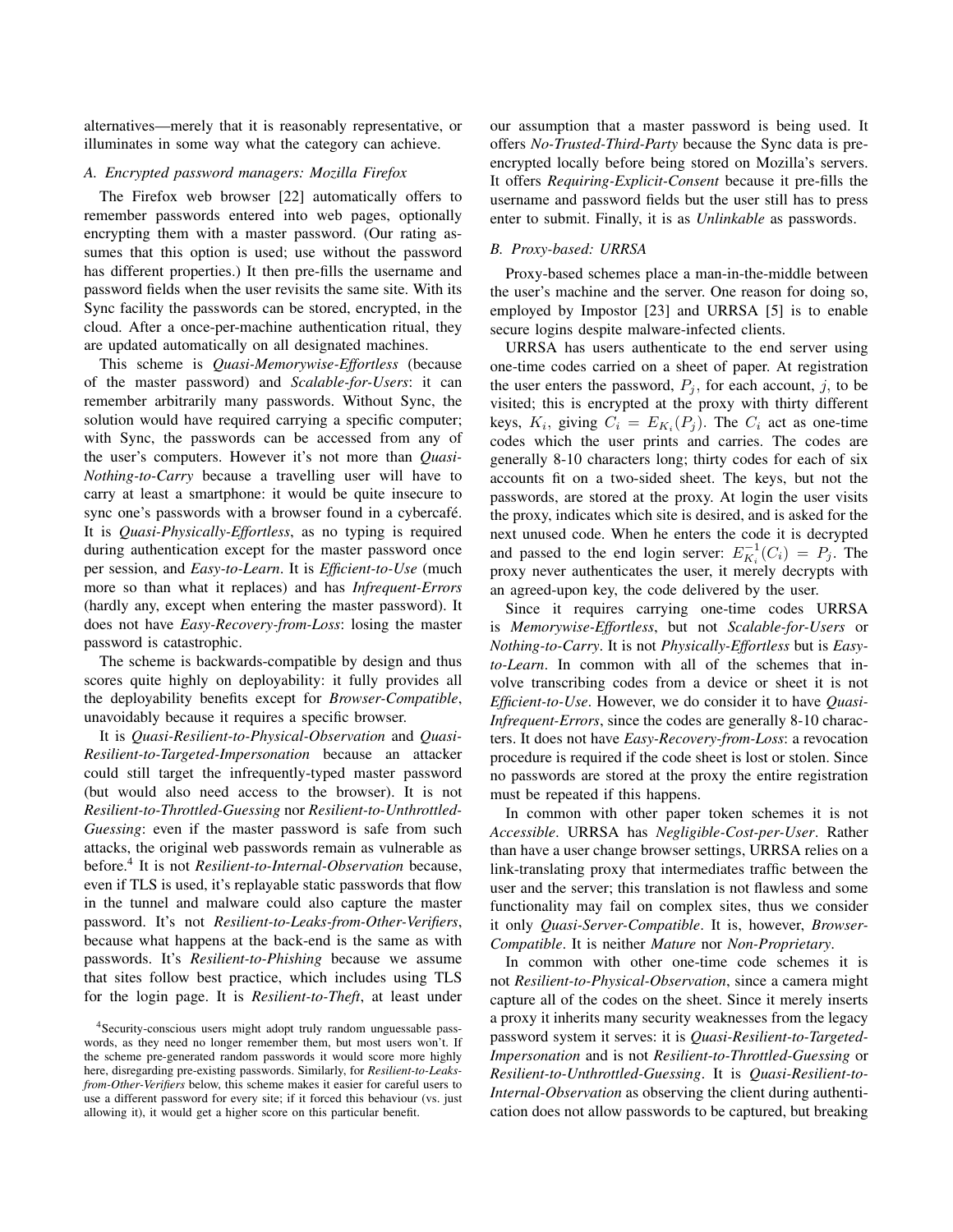the proxy-to-server TLS connection does. It inherits from passwords the fact that it is not *[Resilient-to-Leaks-from-](#page-3-2)[Other-Verifiers](#page-3-2)*, but the fact that it is *[Resilient-to-Phishing](#page-3-3)* from other one-time schemes. It is not *[Resilient-to-Theft](#page-3-0)* nor *[No-Trusted-Third-Party](#page-3-4)*: the proxy must be trusted. It offers *[Requiring-Explicit-Consent](#page-3-5)* and is *[Unlinkable](#page-3-6)*.

# <span id="page-6-1"></span>*C. Federated Single Sign-On: OpenID*

Federated single sign-on enables web sites to authenticate a user by redirecting them to a trusted identity server which attests the users' identity. This has been considered a "holy grail" as it could eliminate the problem of remembering different passwords for different sites. The concept of federated authentication dates at least to the 1978 Needham-Schroeder key agreement protocol [\[24\]](#page-14-3) which formed the basis for Kerberos [\[25\]](#page-14-4). Kerberos has inspired dozens of proposals for federated authentication on the Internet; Pashalidis and Mitchell provided a complete survey [\[26\]](#page-14-5). A well-known representative is OpenID,<sup>[5](#page-6-0)</sup> a protocol which allows any web server to act as an "identity provider" [\[27\]](#page-14-6) to any server desiring authentication (a "relying party"). OpenID has an enthusiastic group of followers both in and out of academia, but it has seen only patchy adoption with many sites willing to act as identity providers but few willing to accept it as relying parties [\[28\]](#page-14-7).

In evaluating OpenID, we note that in practice identity providers will continue to use text passwords to authenticate users in the forseeable future, although the protocol itself allows passwords to be replaced by a stronger mechanism. Thus, we rate the scheme *[Quasi-Memorywise-Effortless](#page-1-0)* in that most users will still have to remember one master password, but *[Scalable-for-Users](#page-1-1)* as this password can work for multiple sites. OpenID is *[Nothing-to-Carry](#page-1-2)* like passwords and *[Quasi-Physically-Effortless](#page-1-3)* because passwords only need to be typed at the identity provider. Similarly, we rate it *[Efficient-to-Use](#page-1-5)* and *[Infrequent-Errors](#page-2-0)* in that it is either a password authentication or can occur automatically in a browser with cached login cookies for the identity provider. However, OpenID has found that selecting an opaque "identity URL" can be a significant usability challenge without a good interface at the relying party, making the scheme only *[Quasi-Easy-to-Learn](#page-1-4)*. OpenID is *[Easy-Recovery-from-Loss](#page-2-2)*, equivalent to a password reset.

OpenID is favorable from a deployment standpoint, providing all benefits except for *[Server-Compatible](#page-2-6)*, including *[Mature](#page-2-8)* as it has detailed standards and many opensource implementations. We do note however that it requires identity providers yield some control over trust decisions and possibly weaken their own brand [\[28\]](#page-14-7), a deployment drawback not currently captured in our criteria.

Security-wise, OpenID reduces most attacks to only the password authentication between a user and his or her identity provider. This makes it somewhat difficult to rate; we consider it *[Quasi-Resilient-to-Throttled-Guessing](#page-2-12)*, *[Quasi-Resilient-to-Unthrottled-Guessing](#page-2-13)*, *[Quasi-Resilient](#page-2-11)[to-Targeted-Impersonation](#page-2-11)*, *[Quasi-Resilient-to-Physical-](#page-2-10)[Observation](#page-2-10)* as these attacks are possible but only against the single identity provider (typically cached in a cookie) and not for each login to all verifiers. However, it is not *[Resilient-to-Internal-Observation](#page-3-1)* as malware can either steal persistent login cookies or record the master password. OpenID is also believed to be badly non-*[Resilient-to-](#page-3-3)[Phishing](#page-3-3)* since it involves re-direction to an identity provider from a relying party [\[29\]](#page-14-8). OpenID is *[Resilient-to-](#page-3-2)[Leaks-from-Other-Verifiers](#page-3-2)*, as relying parties don't store users passwords. Federated schemes have been criticized on privacy grounds and, while OpenID does enable technically savvy users to operate their own identity provider, we rate OpenID as non-*[Unlinkable](#page-3-6)* and non-*[No-Trusted-Third-Party](#page-3-4)* as the vast majority of users aren't capable of doing so.

# <span id="page-6-2"></span>*D. Graphical passwords: Persuasive Cued Clickpoints (PCCP)*

Graphical passwords schemes attempt to leverage natural human ability to remember images, which is believed to exceed memory for text. We consider as a representative PCCP [\[7\]](#page-13-6) (Persuasive Cued Click-Points), a cued-recall scheme. Users are sequentially presented with five images on each of which they select one point, determining the next image displayed. To log in, all selected points must be correctly re-entered within a defined tolerance. To flatten the password distribution, during password creation a randomlypositioned portal covers a portion of each image; users must select their point from therein (the rest of each image is shaded slightly). Users may hit a "shuffle" button to randomly reposition the portal to a different region—but doing so consumes time, thus persuading otherwise. The portal is absent on regular login. Published security analysis and testing report reasonable usability and improved security over earlier schemes, specifically in terms of resistance to both *hotspots* and *pattern-based* attacks [\[11\]](#page-13-9).

While not *[Memorywise-Effortless](#page-1-0)*, nor *[Scalable-for-Users](#page-1-1)* due to extra cognitive load for each account password, PCCP offers advantages over text passwords (and other uncued schemes) due to per-account image cues reducing password interference. It is *[Easy-to-Learn](#page-1-4)* (usage and mental models match web passwords, but interface details differ), but only *[Quasi-Efficient-to-Use](#page-1-5)* (login times on the order of 5s to 20s exceed text passwords) and at best *[Quasi-Infrequent-Errors](#page-2-0)*.

PCCP is not *[Accessible](#page-2-3)* (consider blind users) and has *[Negligible-Cost-per-User](#page-2-5)*. It is not *[Server-Compatible](#page-2-6)*; though it might be made so by having a proxy act as intermediary (much as URRSA does). It is *[Browser-Compatible](#page-2-7)*. It is not *[Mature](#page-2-8)*, but apparently *[Non-Proprietary](#page-2-9)*.

<span id="page-6-0"></span><sup>5</sup>OpenID is often confused with OAuth, a technically unrelated protocol for delegating access to one's accounts to third parties. The recent OpenID Connect proposal merges the two. We consider the OpenID 2.0 standard here, though all current versions score identically in our framework.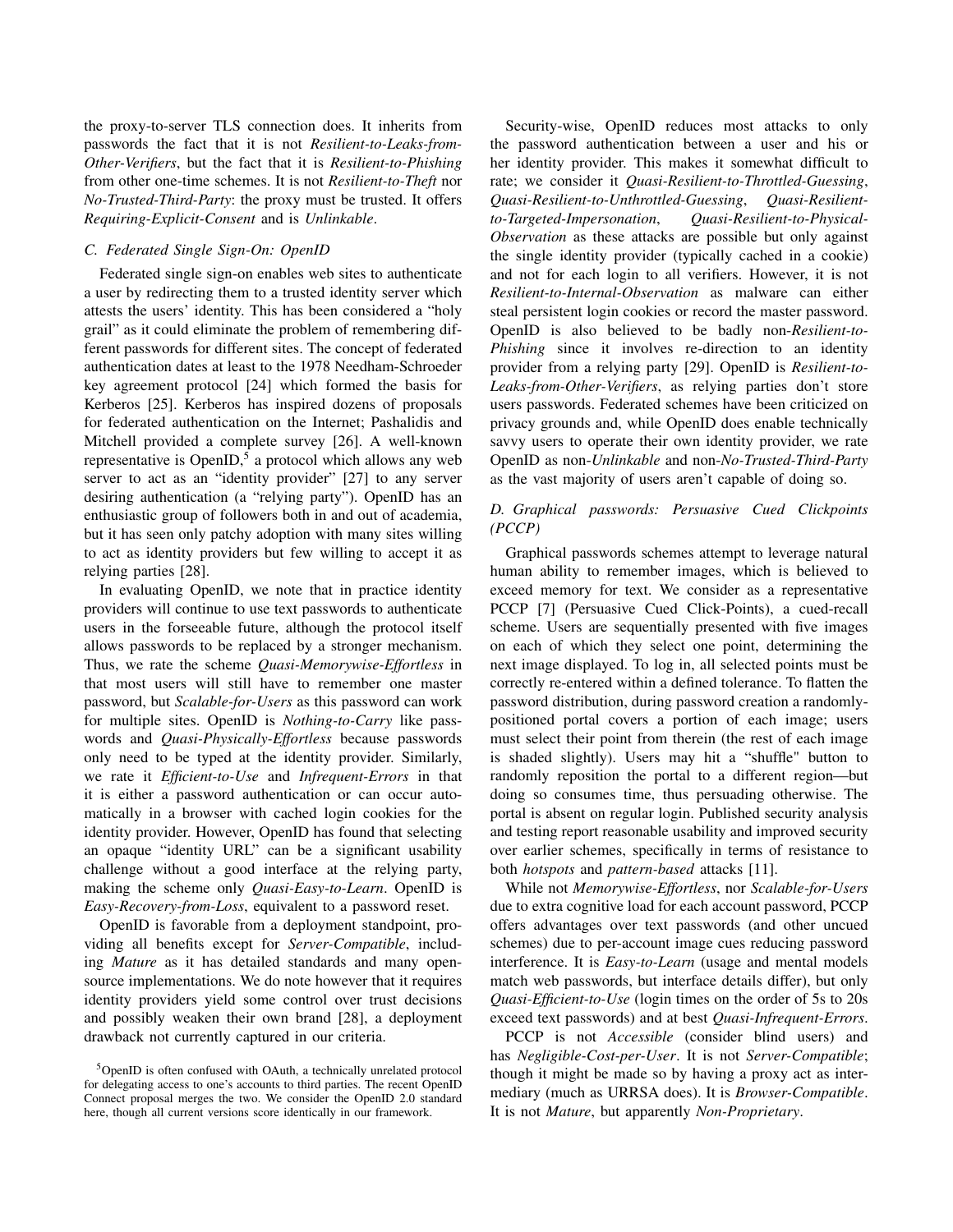PCCP is not *[Resilient-to-Physical-Observation](#page-2-10)* (due to video-camera shoulder surfing), but is *[Resilient-to-Targeted-](#page-2-11)[Impersonation](#page-2-11)* (personal knowledge of a target user does not help attacks). We rate it *[Quasi-Resilient-to-Throttled-](#page-2-12)[Guessing](#page-2-12)* due to portal persuasion increasing password randomness, but note individual users may repeatedly bypass portal recommendations. Although the persuasion is also intended to mitigate offline attacks, we rate it not *[Resilient](#page-2-13)[to-Unthrottled-Guessing](#page-2-13)* as studies to date have been limited to full password spaces of  $2^{43}$  (which are within reach of offline dictionary attack, especially for users choosing more predictable passwords, assuming verifier-stored hashes are available). It is not *[Resilient-to-Internal-Observation](#page-3-1)* (static passwords are replayable). It is *[Resilient-to-Leaks-from-](#page-3-2)[Other-Verifiers](#page-3-2)* (distinct sites can insist on distinct image sets). PCCP is *[Resilient-to-Phishing](#page-3-3)* per our strict definition of that benefit; to obtain the proper per-user images, a phishing site must interact (e.g., by MITM) with a legitimate server. PCCP matches text passwords on being *[Unlinkable](#page-3-6)*.

## <span id="page-7-0"></span>*E. Cognitive authentication: GrIDsure*

Challenge-Response schemes attempt to address the replay attack on passwords by having the user deliver proof that he knows the secret without divulging the secret itself. If memorization and computation were no barrier then the server might challenge the user to return a cryptographic hash of the user's secret combined with a server-selected nonce. However, it is unclear if a scheme within the means of human memory and calculating ability is achievable. We examine the commercial offering GrIDsure (a variant of which is described in a paper [\[30\]](#page-14-9) by other authors) as representative of the class.

At registration the user is presented with a grid (e.g.,  $5 \times 5$ ) and selects a pattern, or sequence of cells. There are  $25<sup>4</sup>$ possible length-4 patterns, for example. At login the user is again presented with the grid, but now populated with digits. To authenticate he transcribes the digits in the cells corresponding to his pattern. Since the association of digits to cells is randomized the string typed by the user is different from login to login. Thus he reveals knowledge of his secret without typing the secret itself.

This scheme is similar to passwords in terms of usability and we (perhaps generously) rate it identically in terms of many usability benefits. An exception is that it's only *[Quasi-](#page-1-5)[Efficient-to-Use](#page-1-5)*: unlike passwords, which can often be typed from muscle memory, transcribing digits from the grid cells requires effort and attention and is likely to be slower.

We consider the scheme as not *[Accessible](#page-2-3)* as the twodimensional layout seems unusable for blind users. The scheme has *[Negligible-Cost-per-User](#page-2-5)*, in terms of technology. It is not *[Server-Compatible](#page-2-6)* but is *[Browser-Compatible](#page-2-7)*. It is not *[Mature](#page-2-8)*. We rate it not *[Non-Proprietary](#page-2-9)*, as the intellectual property status is unknown.

The security properties are, again, similar to passwords in many respects. It is not *[Resilient-to-Physical-Observation](#page-2-10)*, as a camera that captures both the grid and user input quickly learns the secret. It is an improvement on passwords in that it is *[Resilient-to-Targeted-Impersonation](#page-2-11)*: we assume that an attacker is more likely to guess secret strings than secret patterns based on knowledge of the user. However, its small space of choices prevents it from being *[Resilient](#page-2-12)[to-Throttled-Guessing](#page-2-12)* or *[Resilient-to-Unthrottled-Guessing](#page-2-13)*. In spite of the one-time nature of what the user types the scheme is not *[Resilient-to-Internal-Observation](#page-3-1)*: too many possible patterns are eliminated at each login for the secret to withstand more than three or four observations. It shares the remaining security benefits with passwords.

# <span id="page-7-1"></span>*F. Paper tokens: OTPW*

Using paper to store long secrets is the cheapest form of a physical login token. The concept is related to military codebooks used throughout history, but interest in using possession of paper tokens to authenticate humans was spurred in the early 1980's by Lamport's hash-chaining scheme [\[31\]](#page-14-10), later developed into S/KEY [\[32\]](#page-14-11). OTPW is a later refinement, developed by Kuhn in 1998 [\[33\]](#page-14-12), in which the server stores a larger set of independent hash values, consisting of about 4 kB per user. The user carries the hash pre-images, printed as 8-character values like IZdB bqyH. Logging in requires typing a "prefix password" as well as one randomly-queried hash-preimage.

OTPW rates poorly for usability: the prefix password means the scheme isn't *[Memorywise-Effortless](#page-1-0)* or *[Scalable](#page-1-1)[for-Users](#page-1-1)*; it also isn't *[Nothing-to-Carry](#page-1-2)* because of the paper token. The typing of random passwords means the scheme also isn't *[Physically-Effortless](#page-1-3)*, *[Efficient-to-Use](#page-1-5)* or *[Infrequent-Errors](#page-2-0)*. We do expect that the scheme is *[Easy](#page-1-4)[to-Learn](#page-1-4)*, as typing in a numbered password upon request is only marginally more difficult than using text passwords. It is also *[Easy-Recovery-from-Loss](#page-2-2)* as we expect most users can easily print a new sheet if needed.

Paper-based tokens are cheap and easy to deploy. We rate OTPW as non-*[Accessible](#page-2-3)* because plain printing may be insufficient for visually-impaired users, though alternatives (e.g. braille) may be available. We consider the price of printing to be *[Negligible-Cost-per-User](#page-2-5)*. While not *[Server-](#page-2-6)[Compatible](#page-2-6)*, the scheme is *[Browser-Compatible](#page-2-7)*. Finally, OTPW has a mature open-source implementation, making it *[Mature](#page-2-8)* and *[Non-Proprietary](#page-2-9)*.

Though OTPW is designed to resist human observation compared to S/KEY, it isn't *[Resilient-to-Physical-](#page-2-10)[Observation](#page-2-10)* because the printed sheet of one-time codes can be completely captured by a camera. Otherwise, OTPW achieves all other security benefits. Because login codes are used only once and randomly generated, the scheme is *[Resilient-to-Throttled-Guessing](#page-2-12)*, *[Resilient-to-](#page-2-13)[Unthrottled-Guessing](#page-2-13)* and *[Resilient-to-Internal-Observation](#page-3-1)*.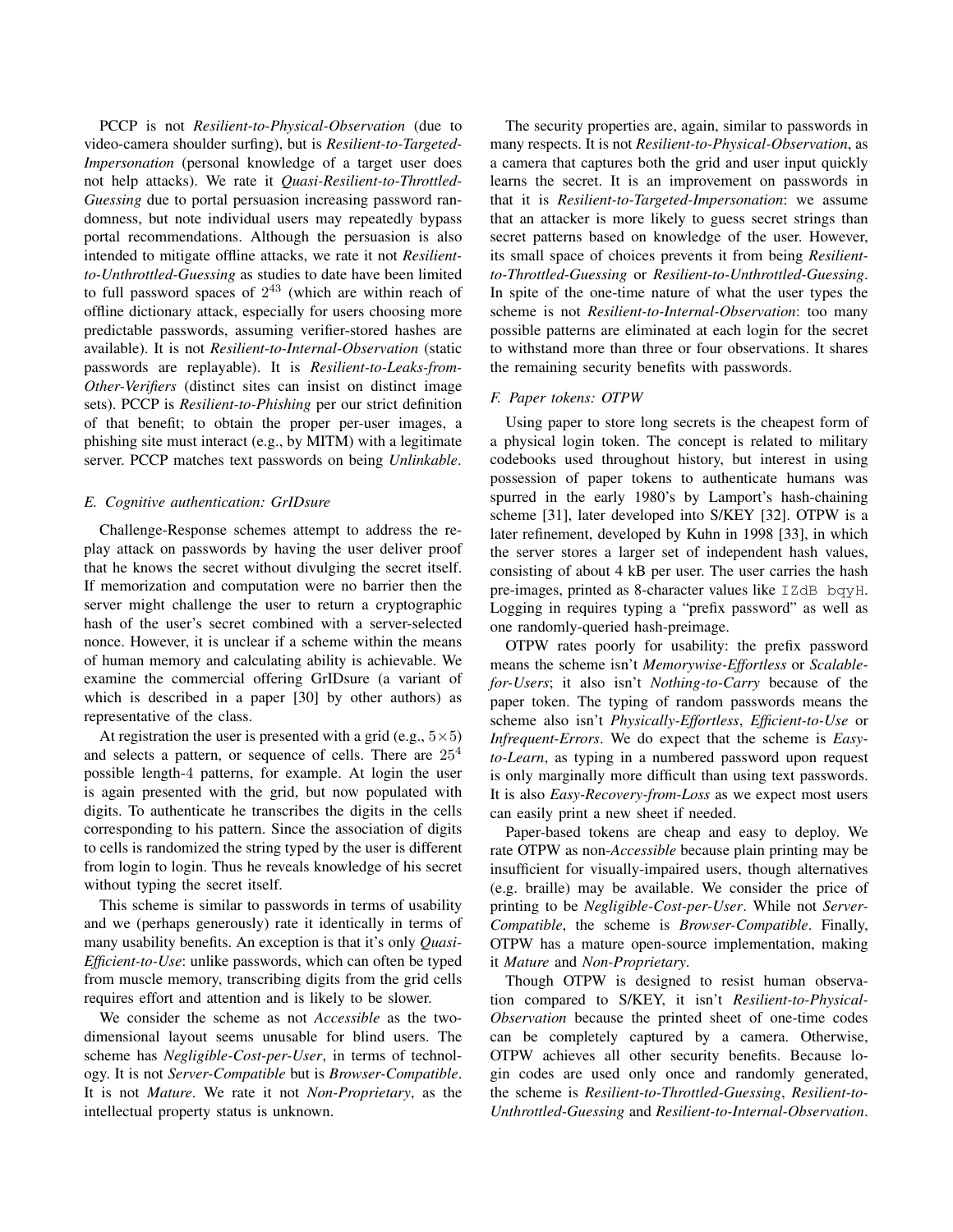It is *[Resilient-to-Phishing](#page-3-3)* as it is impractical for a user to enter all of their secrets into a phishing website even if asked, and *[Resilient-to-Theft](#page-3-0)* thanks to the prefix password. As a one-to-one scheme with different secrets for each server, it is *[Resilient-to-Leaks-from-Other-Verifiers](#page-3-2)*, *[No-](#page-3-4)[Trusted-Third-Party](#page-3-4)* and *[Unlinkable](#page-3-6)*. Finally, the typing required makes it *[Requiring-Explicit-Consent](#page-3-5)*.

#### <span id="page-8-0"></span>*G. Hardware tokens: RSA SecurID*

Hardware tokens store secrets in a dedicated tamperresistant module carried by the user; the RSA SecurID [\[34\]](#page-14-13) family of tokens is the long-established market leader. Here we refer to the simplest dedicated-hardware version, which has only a display and no buttons or I/O ports. Each instance of the device holds a secret "seed" known to the back-end. A cryptographically strong transform generates a new 6 digit code from this secret every 60 seconds. The current code is shown on the device's display. On enrollment, the user connects to the administrative back-end through a web interface, where he selects a PIN and where the pairing between username and token is confirmed. From then on, for authenticating, instead of username and password the user shall type username and "passcode" (concatenation of a static 4-digit PIN and the dynamic 6-digit code). RSA offers an SSO facility to grant access to several corporate resources with the same token; but we rate this scheme assuming there won't be a single SSO spanning all verifiers.

In March 2011 attackers compromised RSA's back-end database of seeds [\[35\]](#page-14-14), which allowed them to predict the codes issued by any token. This reduced the security of each account to that of its PIN until the corresponding token was recalled and reissued.

The scheme is not *[Memorywise-Effortless](#page-1-0)* nor *[Scalable](#page-1-1)[for-Users](#page-1-1)* (it needs a new token and PIN per verifier). It's not *[Physically-Effortless](#page-1-3)*, because the user must transcribe the passcode. It's simple enough to be *[Easy-to-Learn](#page-1-4)*, but *[Quasi-Efficient-to-Use](#page-1-5)* because of the transcription. We rate it as having *[Quasi-Infrequent-Errors](#page-2-0)*, like passwords, though it might be slightly worse. It is not *[Easy-Recovery-from-](#page-2-2)[Loss](#page-2-2)*: the token must be revoked and a new one reissued.

The scheme is not *[Accessible](#page-2-3)*: blind users cannot read the code off the token. No token-based scheme can offer *[Negligible-Cost-per-User](#page-2-5)*. The scheme is not *[Server-](#page-2-6)[Compatible](#page-2-6)* (a new back-end is required) but it is *[Browser-](#page-2-7)[Compatible](#page-2-7)*. It is definitely *[Mature](#page-2-8)*, but not *[Non-Proprietary](#page-2-9)*.

As for security, because the code changes every minute, SecurID is *[Resilient-to-Physical-Observation](#page-2-10)*, *[Resilient](#page-2-11)[to-Targeted-Impersonation](#page-2-11)*, *[Resilient-to-Throttled-Guessing](#page-2-12)* and *[Resilient-to-Unthrottled-Guessing](#page-2-13)* (unless we also assume that the attacker broke into the server and stole the seeds). It is *[Resilient-to-Internal-Observation](#page-3-1)*: we assume that dedicated devices can resist malware infiltration. It's *[Resilient-to-Leaks-from-Other-Verifiers](#page-3-2)*, as different verifiers would have their own seeds; *[Resilient-to-Phishing](#page-3-3)*, because captured passcodes expire after one minute; and *[Resilient-to-](#page-3-0)[Theft](#page-3-0)*, because the PIN is checked at the verifier, so guesses could be rate-limited. It's not *[No-Trusted-Third-Party](#page-3-4)*, as demonstrated by the March 2011 attack, since RSA keeps the seed of each token. It's *[Requiring-Explicit-Consent](#page-3-5)*, as the user must transcribe the passcode, and *[Unlinkable](#page-3-6)* if each verifier requires its own token.

## <span id="page-8-1"></span>*H. Mobile-Phone-based: Phoolproof*

Phoolproof Phishing Prevention [\[36\]](#page-14-15) is another tokenbased design, but one in which the token is a mobile phone with special code and crypto keys. It uses public key cryptography and an SSL-like authentication protocol and was designed to be as compatible as possible with existing systems.

Phoolproof was conceived as a system to secure banking transactions against phishing, not as a password replacement. The user selects a desired site from the whitelist on the phone; the phone talks wirelessly to the browser, causing the site to be visited; an end-to-end TLS-based mutual authentication ensues between the phone and the bank's site; the user must still type the banking website password into the browser. Thus the scheme is not *[Memorywise-](#page-1-0)[Effortless](#page-1-0)*, nor *[Scalable-for-Users](#page-1-1)*. It has *[Quasi-Nothing-to-](#page-1-2)[Carry](#page-1-2)* (the mobile phone). It's not *[Physically-Effortless](#page-1-3)* as one must type a password. We rate it *[Easy-to-Learn](#page-1-4)*, perhaps generously, and *[Quasi-Efficient-to-Use](#page-1-5)* as it requires both typing a password and fiddling with a phone. It's no better than passwords on *[Quasi-Infrequent-Errors](#page-2-0)*, since it still uses one. The only recovery mechanism is revocation and reissue, so it doesn't have *[Easy-Recovery-from-Loss](#page-2-2)*.

On deployability: it's *[Quasi-Accessible](#page-2-3)* insofar as most disabled users, including blind people, can use a mobile phone too (note the user doesn't need to transcribe codes from the phone). We assume most users will already have a phone, though perhaps not one of the right type (with Java, Bluetooth etc), hence it has *[Quasi-Negligible-Cost-per-User](#page-2-5)*. The scheme requires changes, albeit minor, to both ends, so it's *[Quasi-Server-Compatible](#page-2-6)* but, by our definitions, not *[Browser-Compatible](#page-2-7)* because it uses a browser plugin. It's not really *[Mature](#page-2-8)* (only a research prototype), but it is *[Non-](#page-2-9)[Proprietary](#page-2-9)*.

On security: it's *[Resilient-to-Physical-Observation](#page-2-10)*, *[Resilient-to-Targeted-Impersonation](#page-2-11)*, *[Resilient-to-Throttled-](#page-2-12)[Guessing](#page-2-12)*, *[Resilient-to-Unthrottled-Guessing](#page-2-13)* because, even after observing or guessing the correct password, the attacker can't authenticate unless he also steals the user's phone, which holds the cryptographic keys. It's *[Quasi-](#page-3-1)[Resilient-to-Internal-Observation](#page-3-1)* because malware must compromise both the phone (to capture the private keys) and the computer (to keylog the password). It's *[Resilient-to-](#page-3-2)[Leaks-from-Other-Verifiers](#page-3-2)* because the phone has a key pair per verifier, so credentials are not recycled. It's definitely *[Resilient-to-Phishing](#page-3-3)*, the main design requirement of the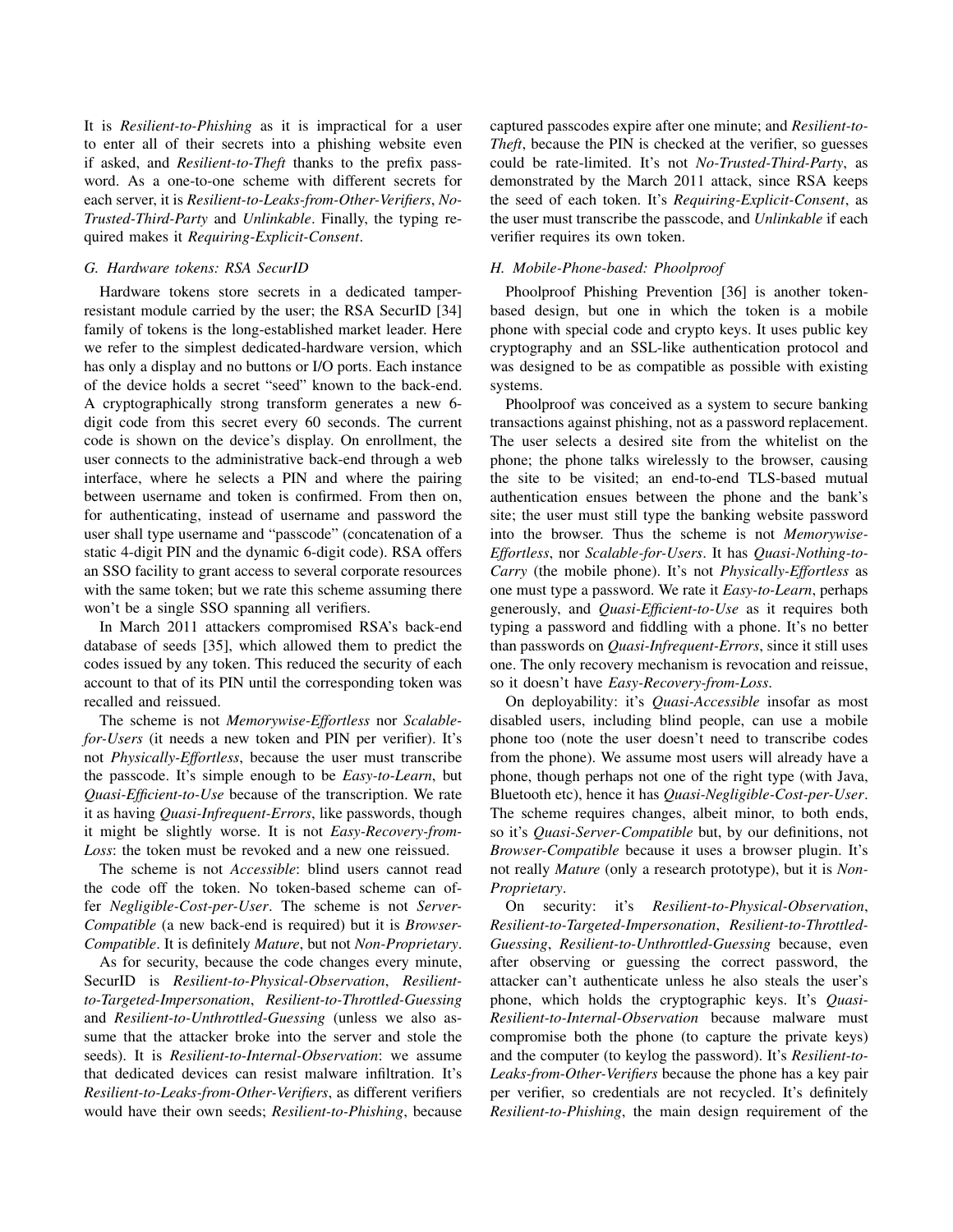scheme. It's *[Resilient-to-Theft](#page-3-0)* because possession of the phone is insufficient: the user still needs to type user ID and password in the browser (for additional protection against theft, the authors envisage an additional PIN or biometric to authenticate the user to the device; we are not rating this). The scheme is *[No-Trusted-Third-Party](#page-3-4)* if we disregard the CA that certifies the TLS certificate of the bank. It's *[Requiring-Explicit-Consent](#page-3-5)* because the user must type user ID and password. Finally it's *[Unlinkable](#page-3-6)* because the phone has a different key pair for each verifier.

#### <span id="page-9-0"></span>*I. Biometrics: Fingerprint recognition*

*Biometrics* [\[37\]](#page-14-16) are the "what you are" means of authentication, leveraging the uniqueness of physical or behavioral characteristics across individuals. We discuss in detail *fingerprint* biometrics [\[38\]](#page-14-17); our summary table also rates *iris recognition* [\[39\]](#page-14-18) and voiceprint biometrics [\[40\]](#page-14-19). In rating for our remote authentication application, and *biometric verification* ("Is this individual asserted to be Jane Doe really Jane Doe?"), we assume unsupervised biometric hardware as might be built into client devices, vs. verifier-provided hardware, e.g., at an airport supervised by officials.

Fingerprint biometrics offer usability advantages *[Memorywise-Effortless](#page-1-0)*, *[Scalable-for-Users](#page-1-1)*, *[Easy-to-Learn](#page-1-4)*, and *[Nothing-to-Carry](#page-1-2)* (no secrets need be carried; we charge elsewhere for client-side fingerprint readers not being currently universal). Current products are at best *[Quasi-Physically-Effortless](#page-1-3)* and *[Quasi-Efficient-to-Use](#page-1-5)* due to user experience of not *[Infrequent-Errors](#page-2-0)* (the latter two worse than web passwords) and fail to offer *[Easy-Recovery](#page-2-2)[from-Loss](#page-2-2)* (here equated with requiring an alternate scheme in case of compromise, or users becoming unable to provide the biometric for physical reasons).

Deployability is poor—we rate it at best *[Quasi-Accessible](#page-2-3)* due to common failure-to-register biometric issues; not *[Negligible-Cost-per-User](#page-2-5)* (fingerprint reader has a cost); neither *[Server-Compatible](#page-2-6)* nor *[Browser-Compatible](#page-2-7)*, needing both client and server changes; at best *[Quasi-Mature](#page-2-8)* for unsupervised remote authentication; and not *[Non-Proprietary](#page-2-9)*, typically involving proprietary hardware and/or software.

We rate the fingerprint biometric *[Resilient-to-Physical-](#page-2-10)[Observation](#page-2-10)* but serious concerns include easily fooling COTS devices, e.g., by lifting fingerprints from glass surfaces with gelatin-like substances [\[41\]](#page-14-20), which we charge by rating not *[Resilient-to-Targeted-Impersonation](#page-2-11)*. It is *[Resilient-to-Throttled-Guessing](#page-2-12)*, but not *[Resilient-to-](#page-2-13)[Unthrottled-Guessing](#page-2-13)* for typical precisions used; estimated "effective equivalent key spaces" [\[9,](#page-13-8) page 2032] for fingerprint, iris and voice are 13.3 bits, 19.9 bits and 11.7 bits respectively. It is not *[Resilient-to-Internal-Observation](#page-3-1)* (captured samples of static physical biometrics are subject to replay in unsupervised environments), not *[Resilient-to-](#page-3-2)[Leaks-from-Other-Verifiers](#page-3-2)*, not *[Resilient-to-Phishing](#page-3-3)* (a serious concern as biometrics are by design supposed to be hard to change), and not *[Resilient-to-Theft](#page-3-0)* (see above re: targeted impersonation). As a plus, it needs *[No-Trusted-Third-Party](#page-3-4)* and is *[Requiring-Explicit-Consent](#page-3-5)*. Physical biometrics are also a canonical example of schemes that are not *[Unlinkable](#page-3-6)*.

## V. DISCUSSION

A clear result of our exercise is that no scheme we examined is perfect—or even comes close to perfect scores. The incumbent (traditional passwords) achieves all benefits on deployability, and one scheme (the CAP reader, discussed in the tech report [\[1\]](#page-13-3)) achieves all in security, but no scheme achieves all usability benefits. Not a single scheme is dominant over passwords, i.e., does better on one or more benefits and does at least as well on all others. Almost all schemes do better than passwords in some criteria, but all are worse in others: as Table [I](#page-10-0) shows, no row is free of red (horizontal) stripes.

Thus, the current state of the world is a Pareto equilibrium. Replacing passwords with any of the schemes examined is not a question of giving up an inferior technology for something unarguably better, but of giving up one set of compromises and trade-offs in exchange for another. For example, arguing that a hardware token like RSA SecurID is better than passwords implicitly assumes that the security criteria where it does better outweigh the usability and deployability criteria where it does worse. For accounts that require high assurance, security benefits may indeed outweigh the fact that the scheme doesn't offer *[Nothing](#page-1-2)[to-Carry](#page-1-2)* nor *[Negligible-Cost-per-User](#page-2-5)*, but this argument is less compelling for lower value accounts.

The usability benefits where passwords excel—namely, *[Nothing-to-Carry](#page-1-2)*, *[Efficient-to-Use](#page-1-5)*, *[Easy-Recovery-from-](#page-2-2)[Loss](#page-2-2)*—are where essentially all of the stronger security schemes need improvement. None of the paper token or hardware token schemes achieves even two of these three. In expressing frustration with the continuing dominance of passwords, many security experts presumably view these two classes of schemes to be sufficiently usable to justify a switch from passwords. The web sites that crave user traffic apparently disagree.

Some sets of benefits appear almost incompatible, e.g., the pair (*[Memorywise-Effortless](#page-1-0)*, *[Nothing-to-Carry](#page-1-2)*) is achieved only by biometric schemes. No schemes studied achieve (*[Memorywise-Effortless](#page-1-0)*, *[Resilient-to-Theft](#page-3-0)*) fully, nor (*[Server-Compatible](#page-2-6)*, *[Resilient-to-Internal-Observation](#page-3-1)*) or (*[Server-Compatible](#page-2-6)*, *[Resilient-to-Leaks-from-Other-](#page-3-2)[Verifiers](#page-3-2)*), though several almost do. Note that since compatibility with existing servers almost assures a static replayable secret, to avoid its security implications, many proposals abandon being *[Server-Compatible](#page-2-6)*.

# *A. Rating categories of schemes*

Password managers offer advantages over legacy passwords in selected usability and security aspects without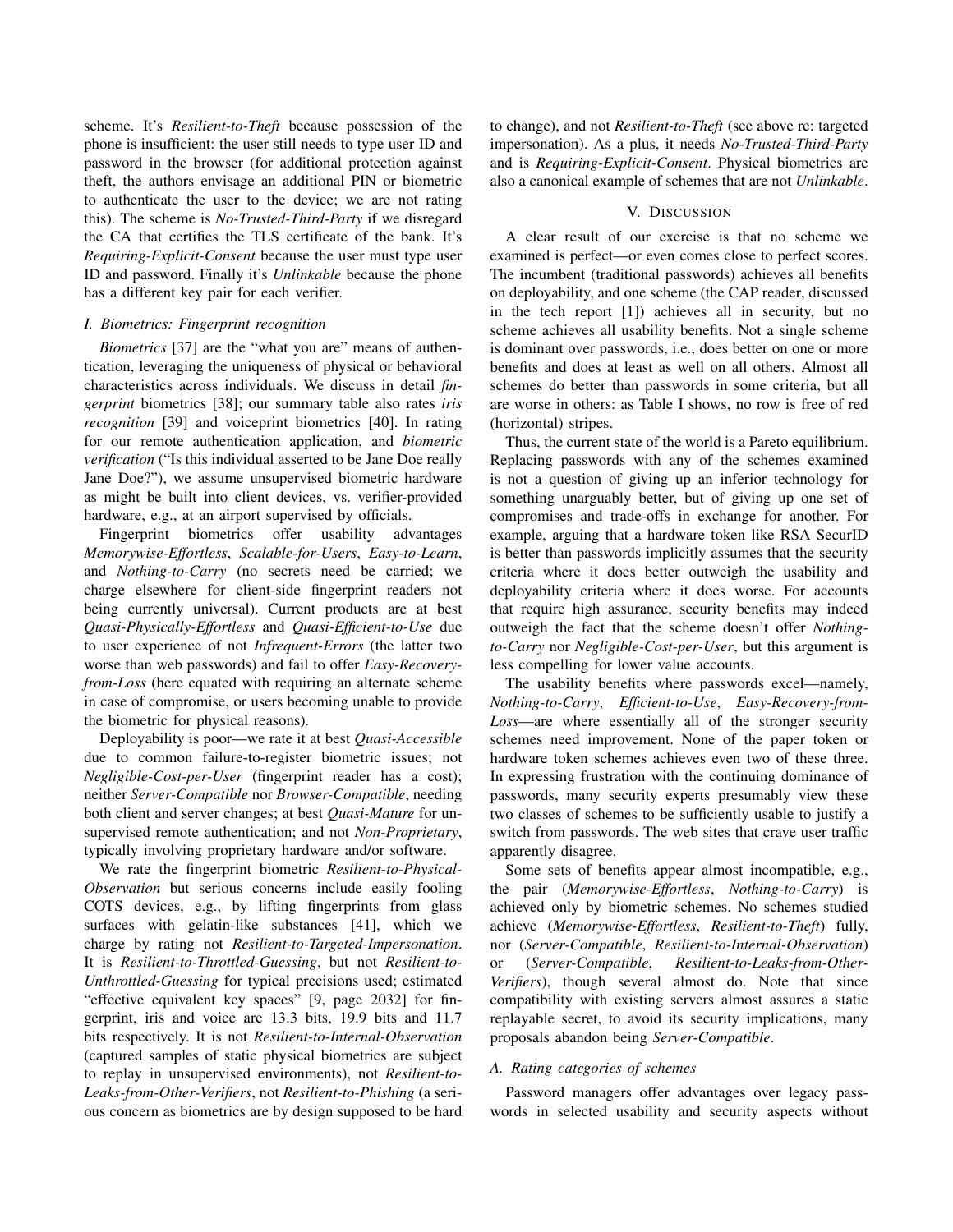|                   |                          |                               |                     | Usability                                   |                  |                                        |                    |                                                                                         |                         | Deployability                          |                   |                      |                                           |                                   | Security                            |                                                                      |           |                                                                              |                       |                    |                        |                                          |
|-------------------|--------------------------|-------------------------------|---------------------|---------------------------------------------|------------------|----------------------------------------|--------------------|-----------------------------------------------------------------------------------------|-------------------------|----------------------------------------|-------------------|----------------------|-------------------------------------------|-----------------------------------|-------------------------------------|----------------------------------------------------------------------|-----------|------------------------------------------------------------------------------|-----------------------|--------------------|------------------------|------------------------------------------|
| Category          | Scheme                   | Described in section          | Reference           | Memorywise-Effortless<br>Scalable-for-Users | Nothing-to-Carry | Physically-Effortless<br>Easy-to-Learn | $Efficient-to-Use$ | Infrequent-Errors                                                                       | Easy-Recovery-from-Loss | Negligible-Cost-per-User<br>Accessible | Server-Compatible | Browser-Compatible   | Non-Proprietary<br>$\label{eq:1} Maurice$ | Resilient-to-Physical-Observation | Resilient-to-Targeted-Impersonation | Resilient-to-Unthrottled-Guessing<br>Resilient-to-Throttled-Guessing |           | Resilient-to-Internal-Observation<br>Resilient-to-Leaks-from-Other-Verifiers | Resilient-to-Phishing | Resilient-to-Theft | No-Trusted-Third-Party | Requiring-Explicit-Consent<br>Unlinkable |
| (Incumbent)       | Web passwords            | $\overline{\rm III}$          | $[13]$              |                                             |                  |                                        |                    |                                                                                         |                         |                                        |                   |                      |                                           |                                   | $\overline{\mathbf{o}}$             |                                                                      |           |                                                                              |                       |                    |                        |                                          |
| Password managers | Firefox                  | $IV-A$                        | $\sqrt{22}$         |                                             |                  |                                        |                    |                                                                                         |                         |                                        |                   |                      |                                           | $\overline{\mathbf{o}}$           | $\overline{\bullet}$                |                                                                      |           |                                                                              |                       |                    |                        |                                          |
|                   | <b>LastPass</b>          |                               | $[42]$              | $\bullet$                                   | o<br>Ю           |                                        |                    |                                                                                         |                         |                                        |                   |                      |                                           |                                   |                                     | 0000                                                                 |           |                                                                              |                       |                    |                        |                                          |
| Proxy             | <b>URRSA</b>             | $IV-B$                        | $\overline{5}$      |                                             |                  |                                        |                    |                                                                                         |                         |                                        |                   |                      |                                           |                                   | $\overline{\bullet}$                |                                                                      | Ø         |                                                                              |                       |                    |                        |                                          |
|                   | Impostor                 |                               | [23]                |                                             |                  |                                        |                    |                                                                                         |                         |                                        |                   |                      |                                           |                                   | $\circ$                             |                                                                      | $\bullet$ |                                                                              |                       |                    |                        |                                          |
| Federated         | OpenID                   | $IV-C$                        | $\sqrt{27}$         |                                             |                  |                                        |                    |                                                                                         |                         |                                        |                   |                      |                                           | o                                 | $\circ$                             | $\circ$                                                              |           |                                                                              |                       |                    |                        |                                          |
|                   | Microsoft Passport       |                               | [43]                |                                             |                  |                                        |                    |                                                                                         |                         |                                        |                   |                      |                                           | o                                 | $\circ$                             | 0                                                                    |           |                                                                              |                       |                    |                        |                                          |
|                   | Facebook Connect         |                               | [44]                |                                             |                  |                                        |                    |                                                                                         |                         |                                        |                   |                      |                                           |                                   |                                     | 0 0 0 0                                                              |           |                                                                              |                       |                    |                        |                                          |
|                   | <b>BrowserID</b>         |                               | $[45]$              |                                             |                  |                                        |                    |                                                                                         |                         |                                        |                   |                      |                                           | $\bullet$                         | $\circ$                             | $\circ$                                                              |           |                                                                              |                       |                    |                        |                                          |
|                   | OTP over email           |                               | $[46]$              | <b>O</b>                                    |                  |                                        |                    |                                                                                         |                         |                                        |                   |                      |                                           | O                                 |                                     | 000                                                                  |           |                                                                              |                       |                    |                        |                                          |
| Graphical         | <b>PCCP</b>              | $\overline{\text{IV-D}}$      | $\boxed{7}$         |                                             |                  |                                        | ٥                  | Ο                                                                                       |                         |                                        |                   |                      |                                           |                                   | $\bullet$ $\circ$                   |                                                                      |           |                                                                              |                       |                    |                        |                                          |
|                   | PassGo                   |                               | $[47]$              |                                             |                  |                                        | Ο                  | Ο                                                                                       |                         |                                        |                   |                      |                                           |                                   |                                     |                                                                      |           |                                                                              |                       |                    |                        |                                          |
| Cognitive         | GrIDsure (original)      | <b>IV-E</b>                   | $\vert$ [30]        |                                             |                  |                                        |                    |                                                                                         |                         |                                        |                   |                      |                                           | о                                 |                                     |                                                                      |           |                                                                              |                       |                    |                        |                                          |
|                   | Weinshall<br>Hopper Blum |                               | $[48]$              |                                             |                  |                                        |                    |                                                                                         |                         |                                        |                   |                      |                                           | ۰                                 |                                     |                                                                      |           |                                                                              |                       |                    |                        |                                          |
|                   | Word Association         |                               | $[49]$<br>$[50]$    |                                             |                  |                                        |                    | О                                                                                       |                         |                                        |                   |                      |                                           |                                   |                                     |                                                                      |           |                                                                              |                       |                    |                        |                                          |
|                   | <b>OTPW</b>              | $IV-F$ [33]                   |                     |                                             |                  |                                        |                    |                                                                                         |                         |                                        |                   |                      |                                           |                                   |                                     |                                                                      |           |                                                                              |                       |                    |                        |                                          |
| Paper tokens      | S/KEY                    |                               | [32]                |                                             |                  |                                        |                    | O                                                                                       |                         |                                        |                   |                      |                                           |                                   |                                     |                                                                      |           |                                                                              |                       |                    |                        |                                          |
|                   | PIN+TAN                  |                               | $[51]$              |                                             |                  |                                        |                    | $\circ$ $\circ$                                                                         |                         | ٥                                      |                   |                      |                                           |                                   |                                     |                                                                      |           |                                                                              |                       |                    |                        |                                          |
| Visual crypto     | PassWindow               |                               | $[52]$ $\bullet$    |                                             |                  |                                        |                    |                                                                                         |                         | ۰                                      |                   |                      |                                           |                                   |                                     |                                                                      |           |                                                                              |                       |                    |                        |                                          |
|                   | <b>RSA SecurID</b>       | $IV-G$                        | $\overline{[34]}$   |                                             |                  |                                        | o                  | $\circ$                                                                                 |                         |                                        |                   |                      |                                           |                                   |                                     |                                                                      |           |                                                                              |                       |                    |                        |                                          |
| Hardware tokens   | Yubikey                  |                               | $[53]$              |                                             |                  |                                        |                    | O                                                                                       |                         |                                        |                   |                      |                                           |                                   |                                     |                                                                      |           |                                                                              |                       |                    |                        |                                          |
|                   | Ironkey                  |                               | $[54]$              | <b>OK</b>                                   |                  | о<br>о                                 | ۰                  | $\circ$                                                                                 |                         |                                        |                   |                      |                                           |                                   |                                     |                                                                      |           |                                                                              |                       |                    |                        |                                          |
|                   | CAP reader               |                               | $[55]$              |                                             |                  |                                        |                    | $\overline{\mathbf{o}}$ o                                                               |                         |                                        |                   |                      |                                           |                                   |                                     |                                                                      |           |                                                                              |                       |                    |                        |                                          |
|                   | Pico                     |                               | [8]                 | IO IO                                       |                  |                                        |                    | $\circ$ $\circ$                                                                         |                         |                                        |                   |                      |                                           |                                   |                                     |                                                                      |           |                                                                              |                       |                    |                        |                                          |
| Phone-based       | Phoolproof               | $\overline{\text{IV-H}}$ [36] |                     |                                             | $\bullet$        |                                        |                    | $\overline{\bullet}$ o                                                                  |                         | 000                                    |                   |                      |                                           |                                   |                                     |                                                                      |           |                                                                              |                       |                    |                        |                                          |
|                   | Cronto                   |                               | $[56]$              |                                             | $\bullet$        |                                        |                    | $\overline{o}$ o                                                                        |                         | ۰                                      |                   |                      |                                           |                                   |                                     |                                                                      |           |                                                                              |                       |                    |                        |                                          |
|                   | MP-Auth                  |                               | [6]                 |                                             | ۰                |                                        |                    | $\overline{\mathbf{o}} \equiv \overline{\mathbf{o}} \mid \overline{\mathbf{o}} \in \Xi$ |                         |                                        |                   |                      |                                           |                                   | ο                                   |                                                                      |           |                                                                              |                       |                    |                        |                                          |
|                   | OTP over SMS             |                               |                     |                                             | c                |                                        |                    | $\circ$ $\overline{\circ}$ $\overline{\circ}$                                           |                         |                                        |                   |                      |                                           |                                   |                                     |                                                                      |           |                                                                              |                       |                    |                        |                                          |
|                   | Google 2-Step            |                               | $[57]$              |                                             | $\bullet$        |                                        |                    | $\overline{o}$ o $\overline{o}$ o                                                       |                         |                                        |                   |                      |                                           | о                                 | Ω                                   |                                                                      |           |                                                                              |                       |                    |                        |                                          |
| Biometric         | Fingerprint              | $IV-I$                        | $\overline{138}$    |                                             |                  | o                                      | $\bullet$          |                                                                                         |                         | $\bullet$                              |                   |                      | ۰                                         |                                   |                                     |                                                                      |           |                                                                              |                       |                    |                        |                                          |
|                   | Iris                     |                               | [39]                |                                             |                  |                                        | $\bullet$          |                                                                                         |                         | $\bullet$                              |                   |                      | $\bullet$                                 |                                   |                                     |                                                                      |           |                                                                              |                       |                    |                        | ۰                                        |
|                   | Voice                    |                               | [40]                |                                             |                  | о                                      | $\bullet$          |                                                                                         |                         | $\bullet$                              |                   | $\overline{\bullet}$ |                                           |                                   |                                     | $\bullet$                                                            |           |                                                                              |                       |                    |                        |                                          |
| Recovery          | Personal knowledge       |                               | $[58]$ <sup>O</sup> |                                             |                  |                                        |                    | ٥                                                                                       |                         |                                        |                   |                      |                                           |                                   |                                     |                                                                      |           |                                                                              |                       |                    |                        |                                          |
|                   | Preference-based         |                               | $[59]$ <b>o</b>     |                                             |                  |                                        |                    |                                                                                         | Ю                       |                                        |                   |                      |                                           |                                   | $\circ$                             |                                                                      |           |                                                                              |                       |                    |                        |                                          |
|                   | Social re-auth.          |                               | [60]                |                                             |                  |                                        |                    |                                                                                         |                         |                                        |                   |                      | $\overline{\mathbf{C}}$ $\equiv$          | $ 0  \equiv$                      |                                     |                                                                      |           | <b>PO</b>                                                                    |                       |                    |                        |                                          |

 $\bullet$  = offers the benefit;  $\bullet$  = almost offers the benefit; *no circle* = does not offer the benefit.

 $\| \cdot \|$  better than passwords;  $\equiv$  worse than passwords; *no background pattern* = no change.

<span id="page-10-0"></span>We group related schemes into categories. For space reasons, in the present paper we describe at most one representative scheme per category; the companion technical report [\[1\]](#page-13-3) discusses all schemes listed.

> Table I COMPARATIVE EVALUATION OF THE VARIOUS SCHEMES WE EXAMINED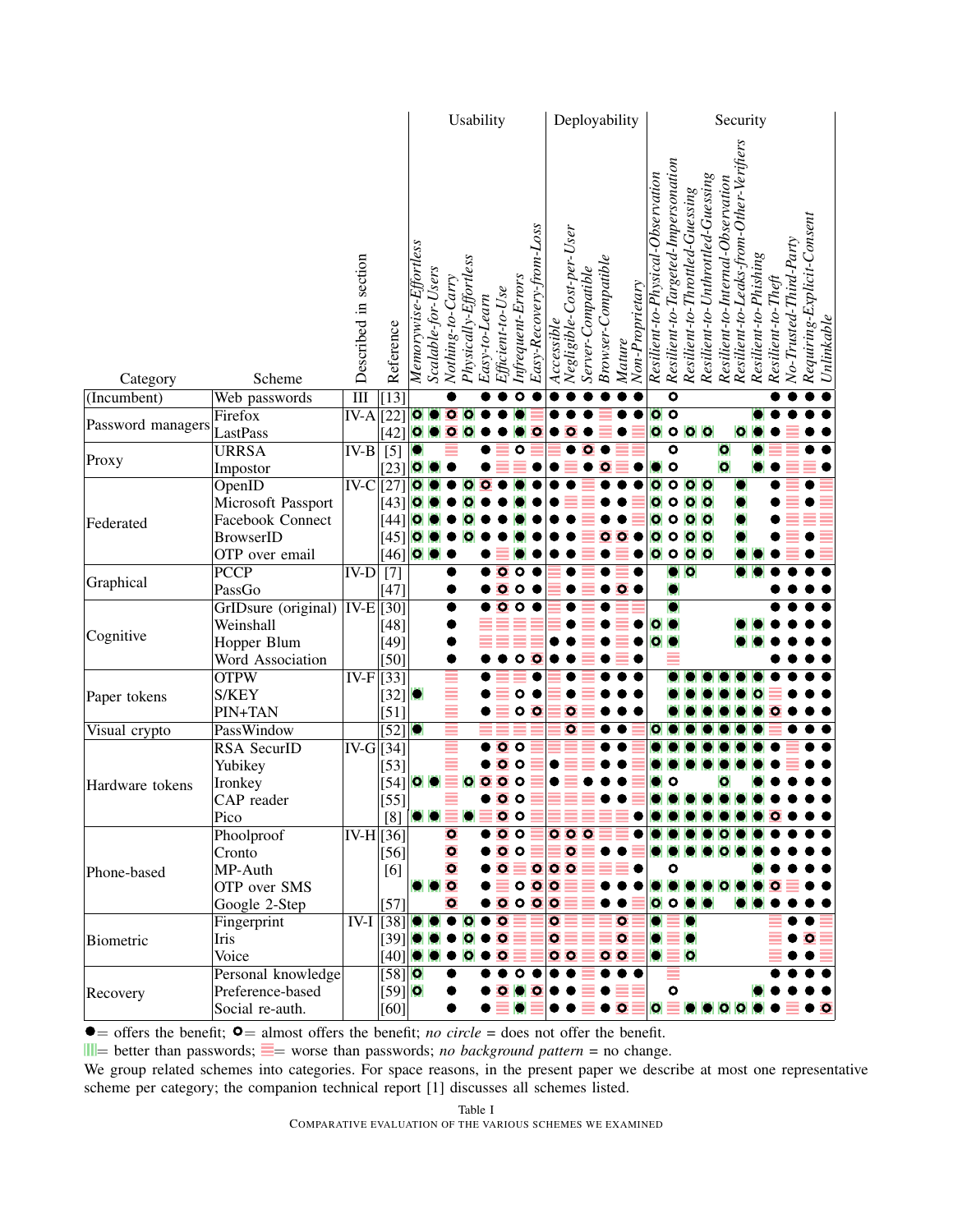losing much. They could become a staple of users' coping strategies if passwords remain widespread, enabling as a major advantage the management of an ever-increasing number of accounts (*[Scalable-for-Users](#page-1-1)*). However, the underlying technology remains replayable, static (mainly user-chosen) passwords.

Federated schemes are particularly hard to grade. Proponents note that security is good if authentication to the identity provider (IP) is done with a strong scheme (e.g., onetime passwords or tokens). However in this case usability is inherited from that scheme and is generally poor, per Table [I.](#page-10-0) This also reduces federated schemes to be a placeholder for a solution rather than a solution itself. If authentication to the IP relies on passwords, then the resulting security is only a little better than that of passwords themselves (with fewer password entry instances exposed to attack).

Graphical passwords can approach text passwords on usability criteria, offering some security gain, but static secrets are replayable and not *[Resilient-to-Internal-Observation](#page-3-1)*. Despite adoption for device access-control on some touchscreen mobile devices, for remote web authentication the advantages appear insufficient to generally displace a firmlyentrenched incumbent.

Cognitive schemes show slender improvement on the security of passwords, in return for worse usability. While several schemes attempt to achieve *[Resilient-to-Internal-](#page-3-1)[Observation](#page-3-1)*, to date none succeed: the secret may withstand one observation or two [\[61\]](#page-14-40), but seldom more than a handful [\[62\]](#page-14-41). The apparently inherent limitations [\[63\]](#page-14-42), [\[64\]](#page-14-43) of cognitive schemes to date lead one to question if the category can rise above one of purely academic interest.

The hardware token, paper token and phone-based categories of schemes fare very well in security, e.g., most in Table [I](#page-10-0) are *[Resilient-to-Internal-Observation](#page-3-1)*, easily beating other classes. However, that S/KEY and SecurID have been around for decades and have failed to slow down the inexorable rise of passwords suggests that their drawbacks in usability (e.g., not *[Scalable-for-Users](#page-1-1)*, nor *[Nothing-to-](#page-1-2)[Carry](#page-1-2)*, nor *[Efficient-to-Use](#page-1-5)*) and deployability (e.g., hardware tokens are not *[Negligible-Cost-per-User](#page-2-5)*) should not be over-looked. Less usable schemes can always be mandated, but this is more common in situations where a site has a de facto monopoly (e.g., employee accounts or government sites) than where user acceptance matters. Experience shows that the large web-sites that compete for both traffic and users are reluctant to risk bad usability [\[16\]](#page-13-14). Schemes that are less usable than passwords face an uphill battle in such environments.

Biometric schemes have mixed scores on our usability metrics, and do poorly in deployability and security. As a major issue, physical biometrics being inherently non-*[Resilient-to-Internal-Observation](#page-3-1)* is seriously compounded by biometrics missing *[Easy-Recovery-from-Loss](#page-2-2)* as well, with re-issuance impossible [\[9\]](#page-13-8). Thus, e.g., if malware captures the digital representation of a user's iris, possible replay makes the biometric no longer suitable in unsupervised environments. Hence despite security features appropriate to control access to physical locations under the supervision of suitable personnel, biometrics aren't well suited for unsupervised web authentication where client devices lack a trusted input path and means to verify that samples are live.

#### *B. Extending the benefits list*

Our list of benefits is not complete, and indeed, any such list could always be expanded. We did not include resistance to active-man-in-the-middle, which a few examined schemes may provide, or to relay attacks, which probably none of them do. However, tracking all security goals, whether met or not, is important and considering benefits that indicate resistance to these (and additional) attacks is worthwhile.

Continuous authentication (with ongoing assurances rather than just at session start, thereby addressing session hijacking) is a benefit worth considering, although a goal of few current schemes. Positive user affectation (how pleasant users perceive use of a scheme to be) is a standard usability metric we omitted; unfortunately, the literature currently lacks this information for most schemes. The burden on the end-user in migrating from passwords (distinct from the deployability costs of modifying browser and server infrastructure) is another important cost—both the one-time initial setup and per-account transition costs. While ease of resetting and revoking credentials falls within *[Easy-](#page-2-2)[Recovery-from-Loss](#page-2-2)*, the benefit does not include user and system aspects related to ease of renewing credentials that expire within normal operations (excluding loss). Other missing cost-related benefits are low cost for initial setup (including infrastructure changes by all stakeholders); low cost for ongoing administration, support and maintenance; and low overall complexity (how many inter-related "moving parts" a system has). We don't capture continued availability under denial-of-service attack, ease of use on mobile devices, nor the broad category of economic and business effects—e.g., the lack of incentive to be a relying party is cited as a main reason for OpenID's lack of adoption [\[28\]](#page-14-7).

We have not attempted to capture these and other benefits in the present paper, though all fit into the framework and could be chosen by others using this methodology. Alas, many of these raise a difficulty: assigning ratings might be even more subjective than for existing benefits.

# *C. Additional nuanced ratings*

We considered, but did not use, a "fatal" rating to indicate that a scheme's performance on a benefit is so poor that the scheme should be eliminated from serious consideration. For example, the 2–3 minutes required for authentication using the Weinshall or Hopper-Blum schemes may make them "fatally-non-*[Efficient-to-Use](#page-1-5)*", likely preventing widespread adoption even if virtually all other benefits were provided.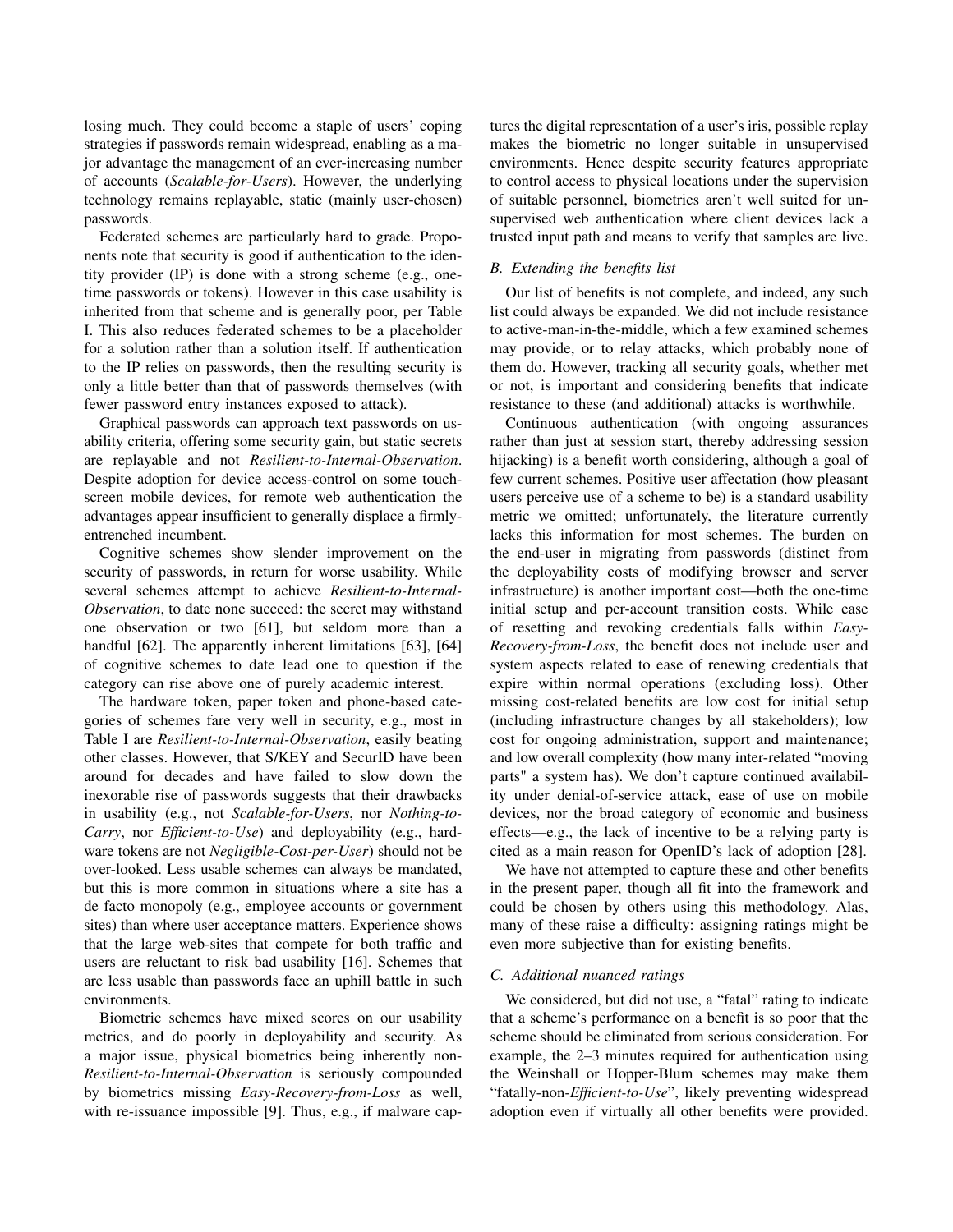We decided against this because for many properties, it isn't clear what level of failure to declare as fatal.

We also considered a "power" rating to indicate that a scheme optionally enables a benefit for power users e.g., OpenID could be rated "amenable-to-*[No-Trusted-Third-](#page-3-4)[Party](#page-3-4)*" as users can run their own identity servers, in contrast to Facebook Connect or Microsoft Passport. The popularity of webmail-based password reset indicates most users accede to a heavily-trusted third party for their online identities already, so "amenable-to" may suffice for adoption. OpenID is arguably amenable to every security benefit for power users, but doesn't provide them for common users who use text passwords to authenticate to their identity provider. However, as one could argue for an amenable-to rating for many properties of many schemes, we maintained focus on properties provided by default to all users.

#### <span id="page-12-0"></span>*D. Weights and finer-grained scoring*

We reiterate a caution sounded at the end of Section [II:](#page-1-6) the benefits chosen as metrics are not all of equal weight. The importance of any particular benefit depends on target use and threat environment. While one could assign weights to each column to compute numerical scores for each scheme, providing exact weights is problematic and no fixed values would suit all scenarios; nonetheless, our framework allows such an endeavour. For finer-grained evaluation, table cell scores like *partially* could also be allowed beyond our very coarse {*no*, *almost*, *yes*} quantization, to further delineate similar schemes. This has merit but brings the danger of being "precisely wrong", and too fine a granularity adds to the difficulty of scoring schemes consistently. There will be the temptation to be unrealistically precise ("If scheme  $X$ gets 0.9 for this benefit, then scheme Y should get at most 0.6"), but this demands the ability to maintain a constant level of precision *repeatably* across all cells.

We have resisted the temptation to produce an aggregate score for each scheme (e.g., by counting the number of benefits achieved), or to rank the schemes. As discussed above, fatal failure of a single benefit or combined failure of a pair of benefits (e.g., not being *[Resilient-to-Internal-](#page-3-1)[Observation](#page-3-1)* and fatally failing *[Easy-Recovery-from-Loss](#page-2-2)* for biometrics) may eliminate a scheme from consideration. Thus, seeking schemes purely based on high numbers of benefits could well prove but a distraction.

Beyond divergences of judgement, there will no doubt be errors in judgement in scoring. The table scoring methodology must include redundancy and cross-checks sufficient to catch most such errors. (Our exercise involved one author initially scoring a scheme row, co-authors verifying the scores, and independently, cross-checks within columns to calibrate individual benefit ratings across schemes; useful clarifications of benefit definitions often resulted.) Another danger in being "too precise" arises from scoring on secondhand data inferred from papers. Coarsely-quantized but selfconsistent scores are likely better than inconsistent ones.

On one hand, it could be argued that different application domains (e.g., banking vs. gaming) have different requirements and that therefore they ought to assign different weights to the benefits, resulting in a different choice of optimal scheme for each domain. However on the other hand, to users, a proliferation of schemes is in itself a failure: the meta-scheme of "use the best scheme for each application" will score rather poorly on *[Scalable-for-Users](#page-1-1)*, *[Easy-to-Learn](#page-1-4)* and perhaps a few other usability benefits.

## *E. Combining schemes*

Pairs of schemes that complement each other well in a two-factor arrangement might be those where *both* achieve good scores in usability and deployability and *at least one* does so in security—so a combined scheme might be viewed as having the AND of the usability-deployability scores (i.e., the combination does not have a particular usability or deployability benefit unless both of the schemes do) and the OR of the security scores (i.e., the combination has the security benefit if either of the schemes do). An exception would appear to be the usability benefit *[Scalable-for-Users](#page-1-1)* which a combination might inherit from either component.

However, this is necessarily just a starting point for the analysis: it is optimistic to assume that two-component schemes always inherit benefits in this way. Wimberly and Liebrock [\[65\]](#page-14-44) observed that the presence of a second factor caused users to pick much weaker passwords than if passwords alone were used to protect an account—as predicted by Adams's "risk thermostat" model [\[66\]](#page-14-45). Thus, especially where user choice is involved, there can be an erosion of the efficacy of one protection when a second factor is known to be in place. Equally, defeating one security mechanism may also make it materially easier to defeat another. We rated, e.g., Phoolproof *[Quasi-Resilient-to-Internal-Observation](#page-3-1)* because it requires an attacker to compromise both a PC and a mobile device. However, malware has already been observed in the wild which leverages a compromised PC to download further malware onto mobile devices plugged into the PC for a software update [\[67\]](#page-14-46).

See O'Gorman [\[9\]](#page-13-8) for suggested two-factor combinations of biometrics, passwords, and tokens, for various applications (e.g., combining a hardware token with a biometric). Another common suggestion is pairing a federated scheme with a higher-security scheme, e.g., a hardware token.

# VI. CONCLUDING REMARKS

The concise overview offered by Table [I](#page-10-0) allows us to see high level patterns that might otherwise be missed. We could at this stage draw a variety of conclusions and note, for example, that graphical and cognitive schemes offer only minor improvements over passwords and thus have little hope of displacing them. Or we could note that most of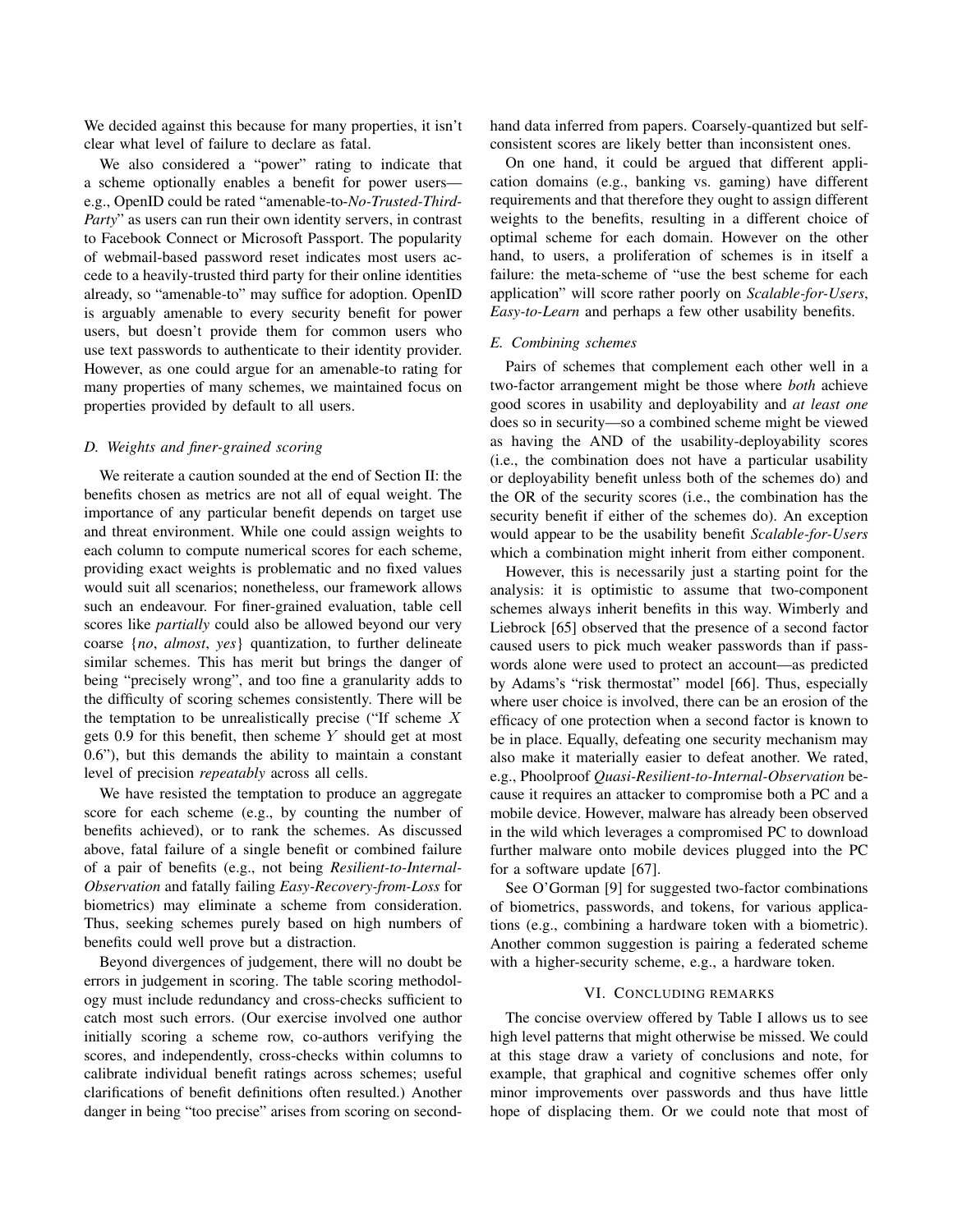the schemes with substantial improvements in both usability and security can be seen as incarnations of Single-Sign-On (including in this broad definition not only federated schemes but also "local SSO" systems [\[26\]](#page-14-5) such as password managers or Pico). Having said that, we expect the longterm scientific value of our contribution will lie not as much in the raw data distilled herein, as in the methodology by which it was assembled. A carefully crafted benefits list and coherent methodology for scoring table entries, despite inevitable (albeit instructive) disagreements over fine points of specific scores, allows principled discussions about high level conclusions.

That a Table [I](#page-10-0) scheme (the CAP reader) scored full marks in security does not at all suggest that its real-world security is perfect—indeed, major issues have been found [\[55\]](#page-14-34). This is a loud warning that it would be unwise to read absolute verdicts into these scores. Our ratings are useful and we stand by them, but they are not a substitute for independent critical analysis or for considering aspects we didn't rate, such as vulnerability to active man-in-the-middle attacks.

We note that the ratings implied by scheme authors in original publications are often not only optimistic, but also incomplete. Proponents, perhaps subconsciously, often have a biased and narrow view of what benefits are relevant. Our framework allows a more objective assessment.

In closing we observe that, looking at the green (vertical) and red (horizontal) patterns in Table [I,](#page-10-0) most schemes do better than passwords on security—as expected, given that inventors of alternatives to passwords tend to come from the security community. Some schemes do better and some worse on usability—suggesting that the community needs to work harder there. But *every* scheme does worse than passwords on deployability. This was to be expected given that the first four deployability benefits are defined with explicit reference to what passwords achieve and the remaining two are natural benefits of a long-term incumbent, but this uneven playing field reflects the reality of a decentralized system like the Internet. Marginal gains are often not sufficient to reach the activation energy necessary to overcome significant transition costs, which may provide the best explanation of why we are likely to live considerably longer before seeing the funeral procession for passwords arrive at the cemetery.

#### ACKNOWLEDGMENTS

The authors thank the anonymous reviewers whose comments helped improve the paper greatly. Joseph Bonneau is supported by the Gates Cambridge Trust. Paul C. van Oorschot is Canada Research Chair in Authentication and Computer Security, and acknowledges NSERC for funding the chair and a Discovery Grant; partial funding from NSERC ISSNet is also acknowledged. This work grew out of the Related Work section of Pico [\[8\]](#page-13-7).

#### **REFERENCES**

- <span id="page-13-3"></span>[1] J. Bonneau, C. Herley, P. C. van Oorschot, and F. Stajano, "The quest to replace passwords: A framework for comparative evaluation of web authentication schemes," University of Cambridge Computer Laboratory, Tech Report 817, 2012, [www.cl.cam.ac.uk/techreports/UCAM-CL-TR-817.html.](www.cl.cam.ac.uk/techreports/UCAM-CL-TR-817.html)
- <span id="page-13-0"></span>[2] R. Morris and K. Thompson, "Password security: a case history," *Commun. ACM*, vol. 22, no. 11, pp. 594–597, 1979.
- <span id="page-13-1"></span>[3] A. Adams and M. Sasse, "Users Are Not The Enemy," *Commun. ACM*, vol. 42, no. 12, pp. 41–46, 1999.
- <span id="page-13-2"></span>[4] C. Herley and P. C. van Oorschot, "A research agenda acknowledging the persistence of passwords," *IEEE Security & Privacy*, vol. 10, no. 1, pp. 28–36, 2012.
- <span id="page-13-4"></span>[5] D. Florêncio and C. Herley, "One-Time Password Access to Any Server Without Changing the Server," *ISC 2008, Taipei.*
- <span id="page-13-5"></span>[6] M. Mannan and P. C. van Oorschot, "Leveraging personal devices for stronger password authentication from untrusted computers," *Journal of Computer Security*, vol. 19, no. 4, pp. 703–750, 2011.
- <span id="page-13-6"></span>[7] S. Chiasson, E. Stobert, A. Forget, R. Biddle, and P. C. van Oorschot, "Persuasive cued click-points: Design, implementation, and evaluation of a knowledge-based authentication mechanism," *IEEE Trans. on Dependable and Secure Computing*, vol. 9, no. 2, pp. 222–235, 2012.
- <span id="page-13-7"></span>[8] F. Stajano, "Pico: No more passwords!" in *Proc. Sec. Protocols Workshop 2011*, ser. LNCS, vol. 7114. Springer.
- <span id="page-13-8"></span>[9] L. O'Gorman, "Comparing passwords, tokens, and biometrics for user authentication," *Proceedings of the IEEE*, vol. 91, no. 12, pp. 2019–2040, December 2003.
- [10] K. Renaud, "Quantification of authentication mechanisms: a usability perspective," *J. Web Eng.*, vol. 3, no. 2, pp. 95–123, 2004.
- <span id="page-13-9"></span>[11] R. Biddle, S. Chiasson, and P. C. van Oorschot, "Graphical Passwords: Learning from the First Twelve Years," *ACM Computing Surveys*, vol. 44, no. 4, 2012.
- <span id="page-13-10"></span>[12] J. Nielsen and R. Mack, *Usability Inspection Methods*. John Wiley & Sons, Inc, 1994.
- <span id="page-13-11"></span>[13] J. Bonneau and S. Preibusch, "The password thicket: technical and market failures in human authentication on the web," in *Proc. WEIS 2010*, 2010.
- <span id="page-13-12"></span>[14] J. Bonneau, "The science of guessing: analyzing an anonymized corpus of 70 million passwords," *IEEE Symp. Security and Privacy*, May 2012.
- <span id="page-13-13"></span>[15] K. Fu, E. Sit, K. Smith, and N. Feamster, "Dos and don'ts of client authentication on the web," in *Proc. USENIX Security Symposium*, 2001.
- <span id="page-13-14"></span>[16] D. Florêncio and C. Herley, "Where Do Security Policies Come From?" in *ACM SOUPS 2010: Proc. 6th Symp. on Usable Privacy and Security*.
- <span id="page-13-15"></span>[17] L. Falk, A. Prakash, and K. Borders, "Analyzing websites for user-visible security design flaws," in *ACM SOUPS 2008*, pp. 117–126.
- <span id="page-13-16"></span>[18] S. Gaw and E. W. Felten, "Password Management Strategies for Online Accounts," in *ACM SOUPS 2006: Proc. 2nd Symp. on Usable Privacy and Security*, pp. 44–55.
- <span id="page-13-17"></span>[19] D. Florêncio and C. Herley, "A large-scale study of web password habits," in *WWW '07: Proc. 16th International Conf. on the World Wide Web*. ACM, 2007, pp. 657–666.
- <span id="page-13-18"></span>[20] D. Balzarotti, M. Cova, and G. Vigna, "ClearShot: Eavesdropping on Keyboard Input from Video," in *IEEE Symp. Security and Privacy*, 2008, pp. 170–183.